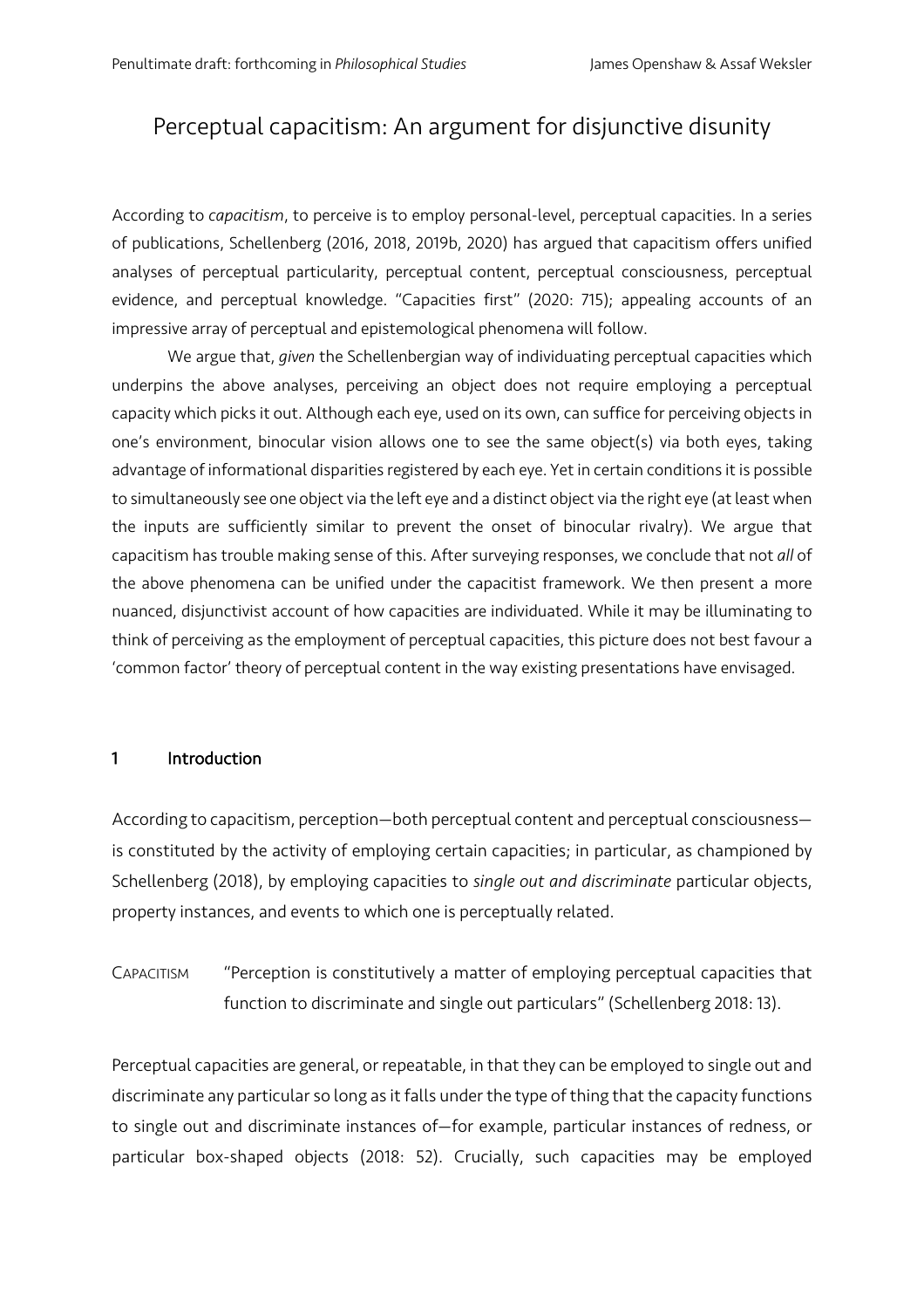successfully in veridical perception but also baselessly in hallucination, thereby constituting a level of *content type* insulated from the subject's environment (a 'common factor' present in both good and bad cases) and grounding phenomenal character. Although perceptual capacities are 'general' in this sense of being a repeatable common factor, both they and the perceptual states they constitute function to single out and discriminate particular objects, property instances, and events (not general kinds or universals), and when they succeed in doing so these particulars themselves partly constitute a level of *token* perceptual (singular) content. In short, perceptual capacities can be thought of as perceptual modes of presentation. They are ways of singling out or referring to particulars. What we perceptually experience is perceptually experienced by our having employed a perceptual capacity which has the natural function of singling out and discriminating particulars of that type.

What is the *value* of theorising about perceptual experience in terms of capacities? According to Schellenberg, "[t]he main benefit of invoking capacities" is that they allow us to analyse any perceptual state S on three distinct levels (2018: 33):

- (L1) the *function* of the perceptual capacities whose employment constitutes S;
- (L2) the employments of the perceptual capacities that constitute S *irrespective* of the context in which they are employed;
- (L3) the employments of the perceptual capacities that constitute S *given* the context in which they are employed.

(L1) and (L2) account for the common factor said to be present in veridical perceptual experiences, illusions, and hallucinations with the same phenomenal character: "the same perceptual capacities are employed" (2018: 34). (L3) accounts for the sense in which perceptual experience can afford a form of *contact* between a subject and the particulars in her environment. To *successfully* employ a perceptual capacity with respect to a particular is to perceive it, and when a perceptual capacity is successfully employed, the particulars thereby singled out and discriminated enter the token content of the perceptual state, making it singular with respect to the relevant particular(s). (While a brain in a vat might employ perceptual capacities, it could not successfully do so (2018: 202).) Additionally, the successful employment of perceptual capacities constitutes 'factive evidence', which is "determined by the perceived particulars such that the evidence is guaranteed to be an accurate guide to the environment" (2018: 179) and is necessary and sufficient for perceptual knowledge (205–6). Finally, (L3) provides an analysis of hallucinations (and illusions) as cases in which a capacity is employed but *fails* to single out and discriminate a particular (2018: 66–7). In such a case, the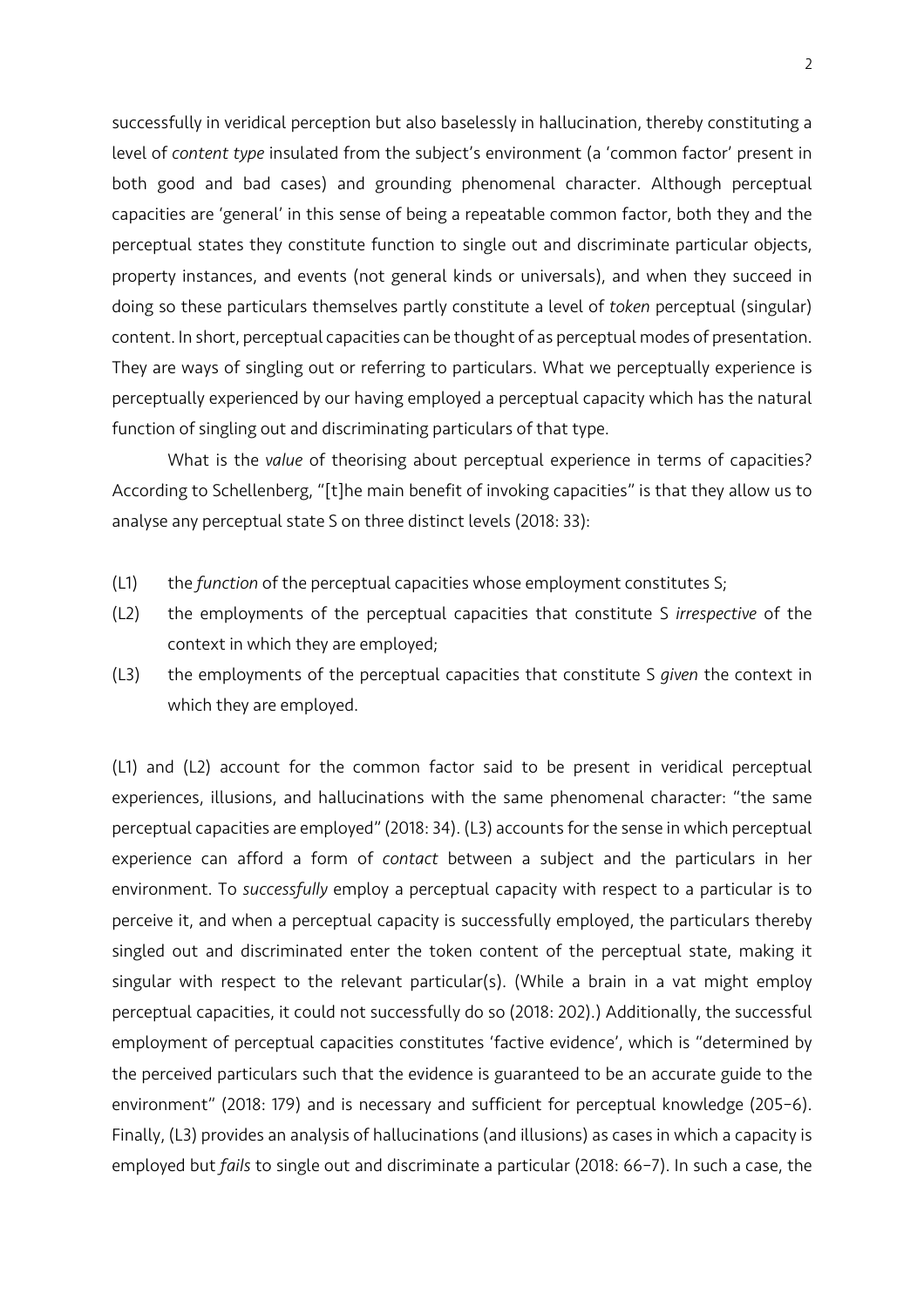employment of the capacity does not constitute factive evidence but rather a second-grade form of evidence, 'phenomenal evidence', which can justify general perceptual beliefs but is insufficient for knowledge even when the belief is true (as in Gettier cases) (2018: 189; 207–8).

In sum, if 'the main benefit of invoking capacities' is the three-level analysis (L1)–(L3), the point of the three-level analysis, and indeed the very appeal of CAPACITISM—i.e., the abductive case in its favour—is its potential to offer a *unified* explanation ofthree major aspects of perception: consciousness, content, and 'epistemic force' (where that term covers perceptual justification and, in felicitous circumstances, perceptual knowledge), using the one notion of a perceptual capacity (hence the title of Schellenberg's (2018) book). In this sense, CAPACITISM is the key to an extremely powerful, unified explanatory framework.

In this paper we argue that if there is to be a future for the basic capacitist thesis—that perceiving is successfully employing perceptual capacities—then it should be prised apart from (at least some components of) the grand unifying framework advertised by Schellenberg. The correct treatment of the case we present in §3 requires *disunification*. A fully general capacitist theory of perceiving is in tension with using the notion of employing a perceptual capacity to ground all of perceptual content, perceptual consciousness, and perceptual epistemic force in the ways described above (§§4–5). The question then becomes: what is the best way to disunify? How much explanatory ground must capacitists concede? Our second conclusion will be that capacitists should embrace a *disjunctivist* account of perceptual capacities (§6).

We are importantly not specifically concerned with the claim that perceiving involves 'singling out and discriminating'. The general claim that perceiving a particular is successfully employing a perceptual capacity with respect to it requires some story about what the capacity is a capacity for doing. But it does not really matter for our purposes exactly what story is told.

What capacities are involved [in seeing an object]? I have emphasized a number of perhaps overlapping capacities: visually singling out the object, visually detecting the object (in the sense of distinguishing between the object's presence and its absence), visually differentiating the object from the background, visually discriminating the object from other objects and visually categorizing the object [...]. I believe that these abilities help to single out a natural kind that is the subject of vision science. However, all of them are controversial (Block, ms: 113).

There is a worthwhile programme for capacitists here. Does seeing always involve visually detecting but only sometimes visually discriminating? Or does seeing involve the capacity to visually refer, fulfilled partly on the basis of local stimulus cues (Lande, forthcoming). Perhaps,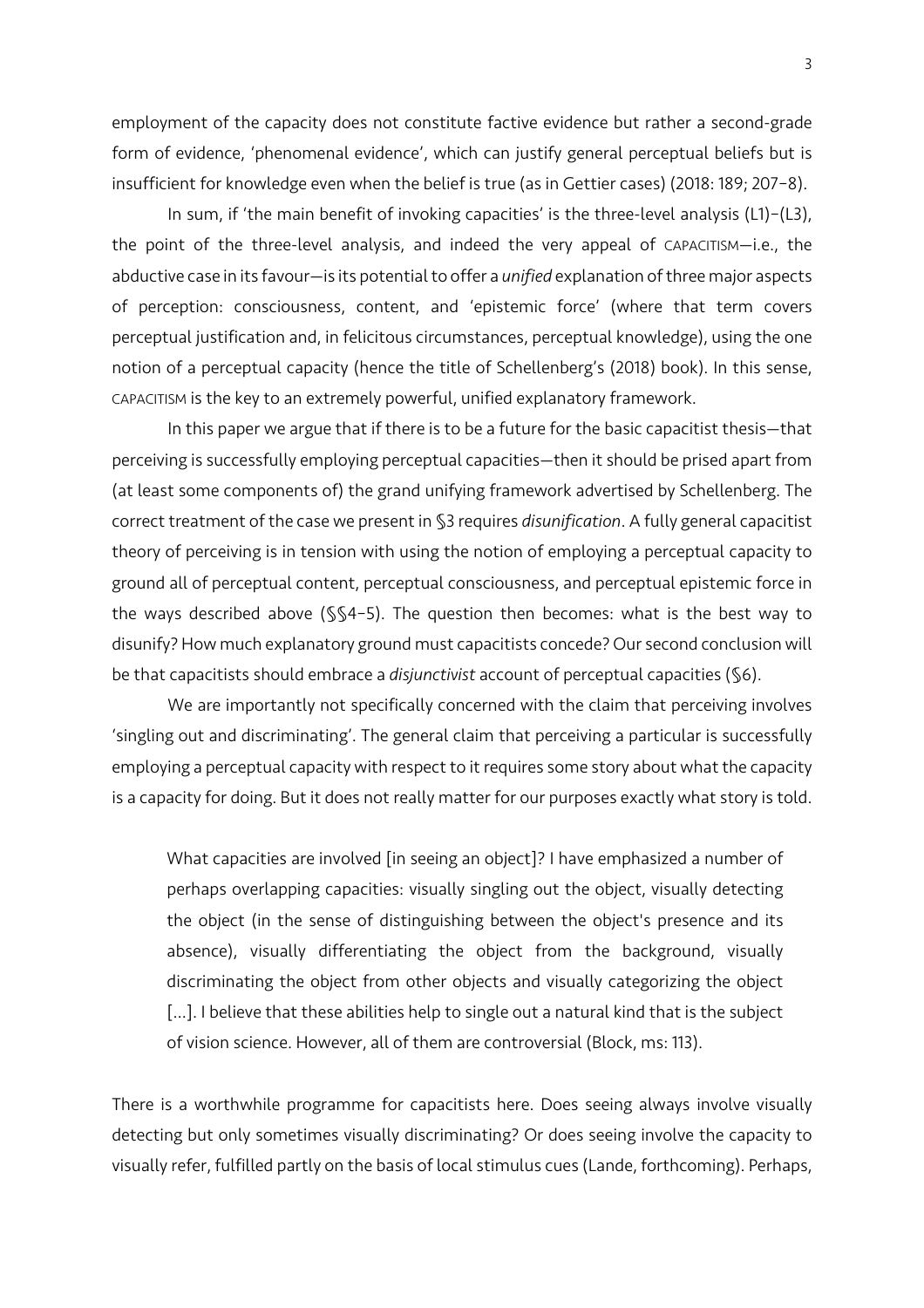as Block's (ms.) remark suggests, there is an interrelated family of capacities no one of which has explanatory priority. The core thesis, for our purposes, is just that to perceive a particular is to successfully employ a perceptual capacity with respect to it. We are less concerned about the questions downstream concerning what the capacity is a capacity for doing. For convenience, we will for the most part assume Schellenberg's 'single out and discriminate' story (i.e., CAPACITISM). But the problem we present (§3), and the objections we raise for the each of the responses (§§4–5), would equally apply to a 'detecting and categorizing' capacitist, a 'singling out' capacitist, or indeed the more liberal family resemblance capacitist just mentioned. What creates conflict is really just the core capacitist thesis in combination with the grand, unifying explanatory framework into which Schellenberg proposes capacities be integrated. Something has got to go.

# 2 Preliminary obstacles for CAPACITISM

Before presenting our own argument, we briefly review two apparent counterexamples already discussed in the literature, targeting Schellenberg's CAPACITISM in particular, which we think are not insuperable. This will help to illustrate what is special and interesting about our case in §3.

First, we must introduce the final element needed to unpack CAPACITISM. The phrase 'single out and discriminate' suggests that a conjunction of achievements is involved in perceiving. Concerning the first of these, we are told that it is "a proto-conceptual analogue of referring" (2018: 25). So perceptual 'singling out' is just a perceptual aboutness relation, with the qualification that perceptual capacities need not thereby be thought of as conceptual (2018: 34). If, for example, one is viewing two colour patches, red and blue, in an otherwise dark room, then while perceptually *discriminating* one from the other will be an ingredient in perceiving both the red property instance and the blue property instance, what makes the two perceptual capacities employed in perceiving these two particulars different from one another is which type of particular they *single out* in virtue of their natural function (2018: 36).

Onto the second conjunct: what does discrimination involve? Focusing on vision, Schellenberg tells us that, typically, "there are lots of particulars that are *present in one's visual field* that one does not discriminate and single out and thus does not perceive" (2019a: 749). But while perceiving involves more than mere presence in one's visual field, it does not necessarily require attention (2019a: 740). Schellenberg (2018: 40; 197) sharpens things by saying that perceiving a particular requires that the subject *detect* and *notice* it. Moreover, one must *discriminate it from its surround*, where this requires "registering how it differs in at least one respect from its surround" (2018: 37).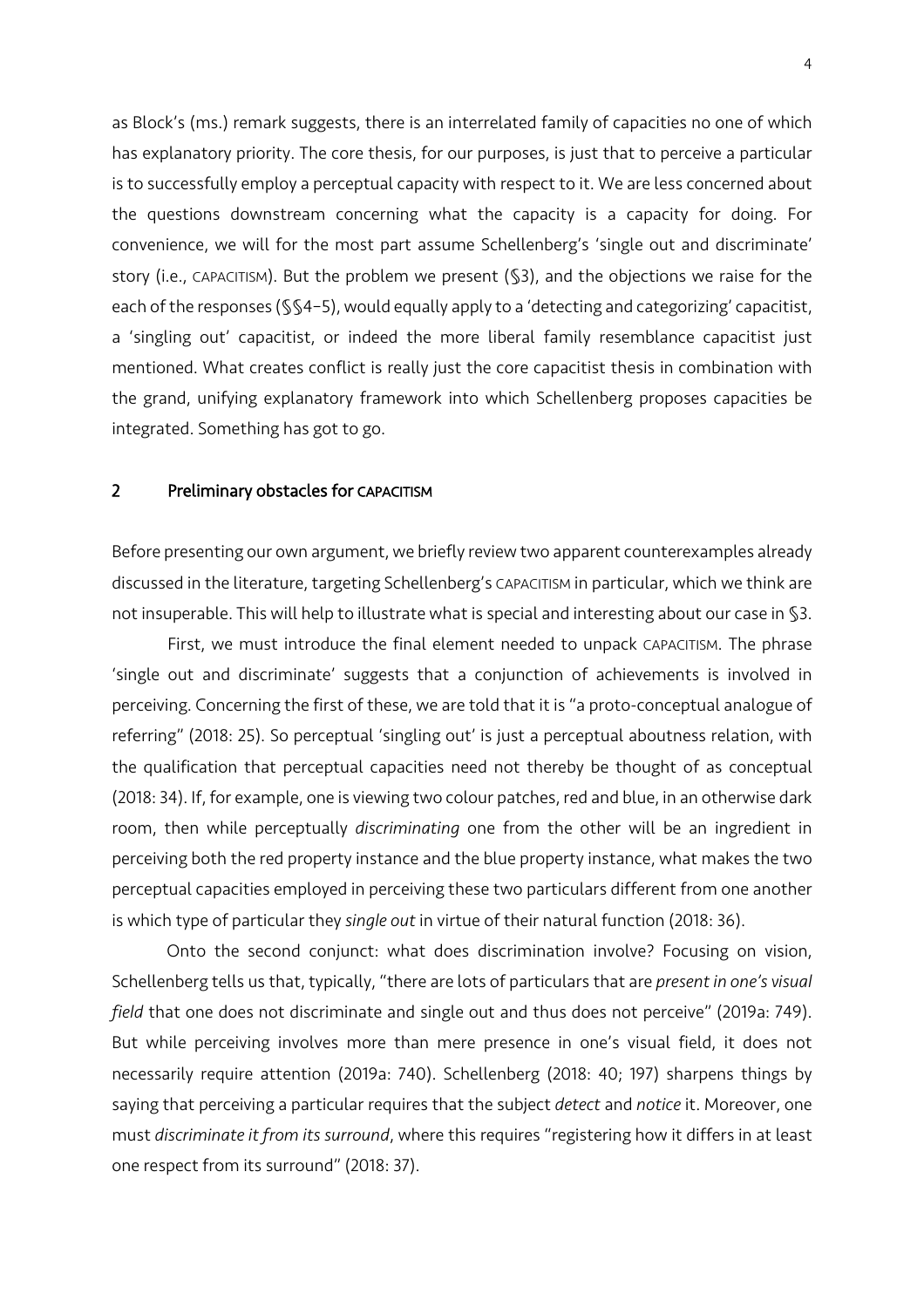So, to reconstructively summarise what we are told of Schellenberg's perceptual capacities (in the case of vision): visually perceiving a particular *α* requires employing a certain perceptual capacity so as to at least (i) single out *α*; (ii) detect and notice *α*'s presence in one's visual field; (iii) register some difference between *α* and *α*'s surroundings.

Let us now consider the first sort of case which has been thought to present difficulties for CAPACITISM.

#### CHAMELEON

S is looking through the window of a skyscraper at a cloudless, bright blue sky. A few moments later, Franco the chameleon, suspended by invisible fibres, is lowered into view. Because his entire body is the exact colour as the sky, that portion of the scene he is occupying appears to S to simply be part of the uniformly blue sky.

According to Siegel (2006), from whom this case is adapted,

…even though S is looking straight at him, S does not see Franco. Perhaps S sees Franco's disguised surfaces. But S is not in a position to form a *de re* belief about Franco on the strength of her visual experience. So S does not see Franco *in the sense that matters, given the theoretical purpose of the notion of object-seeing* (434).

Others (Cohen 2019; French 2020) have wanted to emphasise that this sort of case *is* an instance of seeing a particular object in the ordinary sense, if not in some technical sense which Siegel (2006) has in mind. But, according to Schellenberg,

…capacitism has it that one does not see the object instantiating this colour […]. After all, having an object in view, is not sufficient for perceiving the object. Not perceiving an object is, however, compatible with perceiving some of its propertyinstances (2019a: 750).

It is not obvious to us (nor, as we noted, to Cohen (2019) and French (2020)) that CAPACITISM delivers the right result here. But since there is certainly an intuitive sense in which S does not see Franco, this is nothing like a knock-down objection. $^{\rm 1}$ 

<sup>1</sup> What *does* S see in the relevant portion of the scene? Schellenberg suggests S is "seeing the coloured surface that (unbeknownst to [S]) happens to be the skin of the chameleon", and also that S sees some property instance had by the chameleon (2019a: 749). Both claims are in some tension with her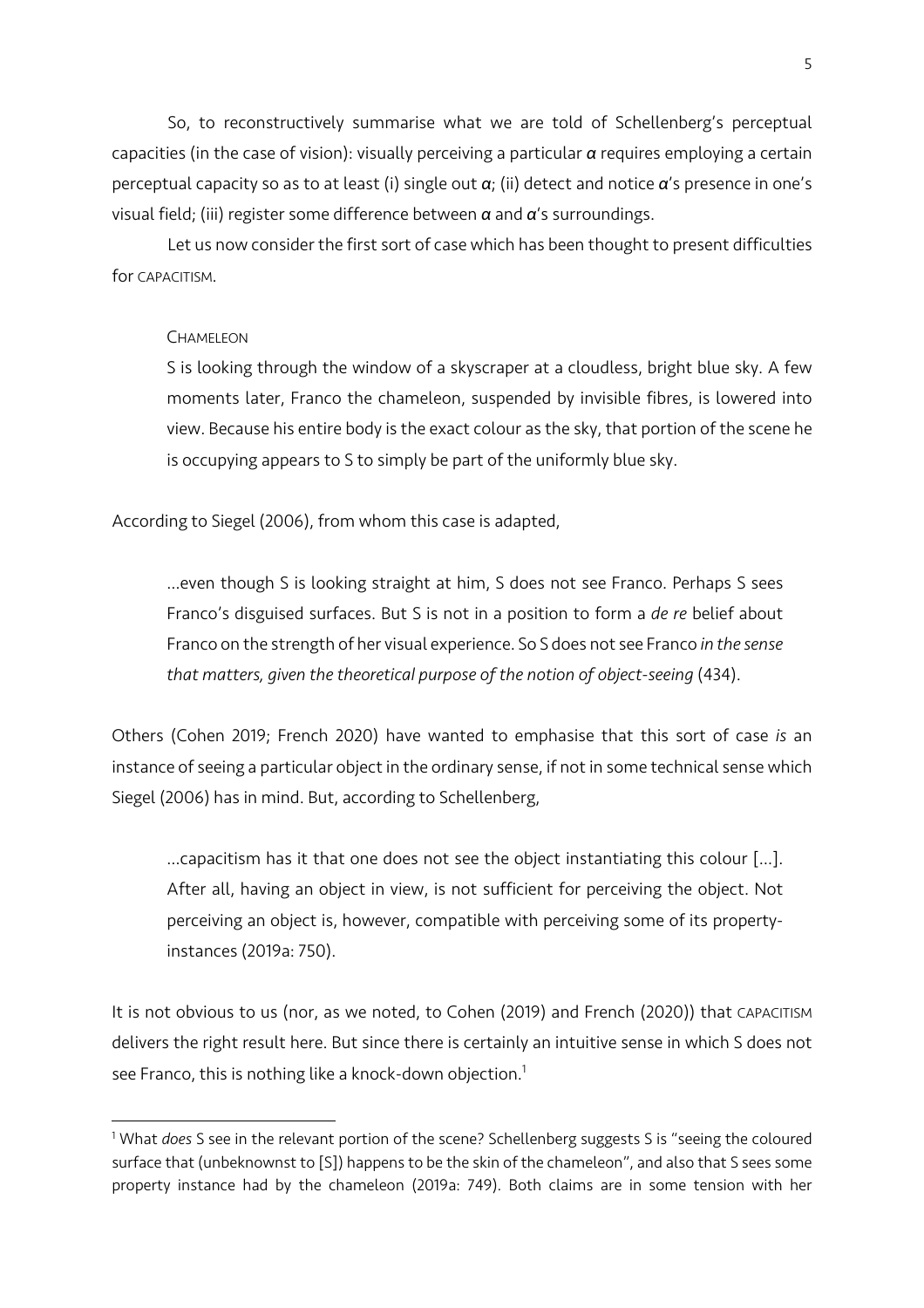A different sort of case posing a threat to CAPACITISM is as follows.

#### W<sub>ALL</sub>

"Touch your nose to a large smooth wall and stare fixedly at the area of the wall in front of you. There is not much doubt about the fact that you see the wall, or at least a portion of it. It is also fairly clear that you do not differentiate it from its immediate surroundings" (Dretske 1969: 26).

Concerning this case, Schellenberg claims that the subject is at least discriminating parts of the wall (e.g., to her left) from other parts of the wall (e.g., to her right). While the different parts might be qualitatively indiscernible, "they occupy different locations within the subject's egocentric frame of reference" (2018: 27).

However, as Cohen (2019: 722–3) and French (2020: 348) have observed, CAPACITISM does not say that to perceive a particular it is sufficient to single out and discriminate *parts* of it. So even if Schellenberg can agree that the subject in WALL sees parts of the wall, more must be said in order to secure the claim that they see *the wall*.

Here, too, while it is not clear that the defender of CAPACITISM can deliver the intuitive result, perhaps they can develop a notion of seeing a complex object 'for free' upon seeing sufficiently many of its parts. If you can see the parts of the wall to your left and the parts of the wall to your right, perhaps this suffices for 'derivatively seeing' the wall. Much more would need to be said here, of course. Alternatively, Green (2017) proposes weakening the application of discrimination conditions in the face of such cases: "to visually refer to an object that does *not* occupy one's entire field of vision, it is necessary to circumscribe that object" (29–30, n. 42). Perhaps this is *ad hoc*. But, once again, there do not seem to be insuperable problems here.

A more general line of objection concerns the apparent richness of our perceptual experience: we seem to experience entire scenes in front of us as densely detailed. Yet inattentional blindness and change blindness experiments have been used to argue that we do not. According to Noë & O'Regan (2000), the objects to which we are allegedly 'blind' in the relevant cases are not seen. Cohen (2002) disagrees. He thinks we do (sometimes) see the objects to which we are allegedly 'blind', though he grants that they are not accessible for explicit reporting (2002: 146). The objects to which we are said to be blind have implicit effects

observation that S does not discriminate where the chameleon ends and where its surrounding begins. That is, it isn't obvious S 'registers a difference' between the surface (or blueness) of the chameleon and the (blueness of the) sky. But perhaps registering spatial differences (as seems to be Schellenberg's reply in WALL, described below) is sufficient. In any case, the capacitist has options here.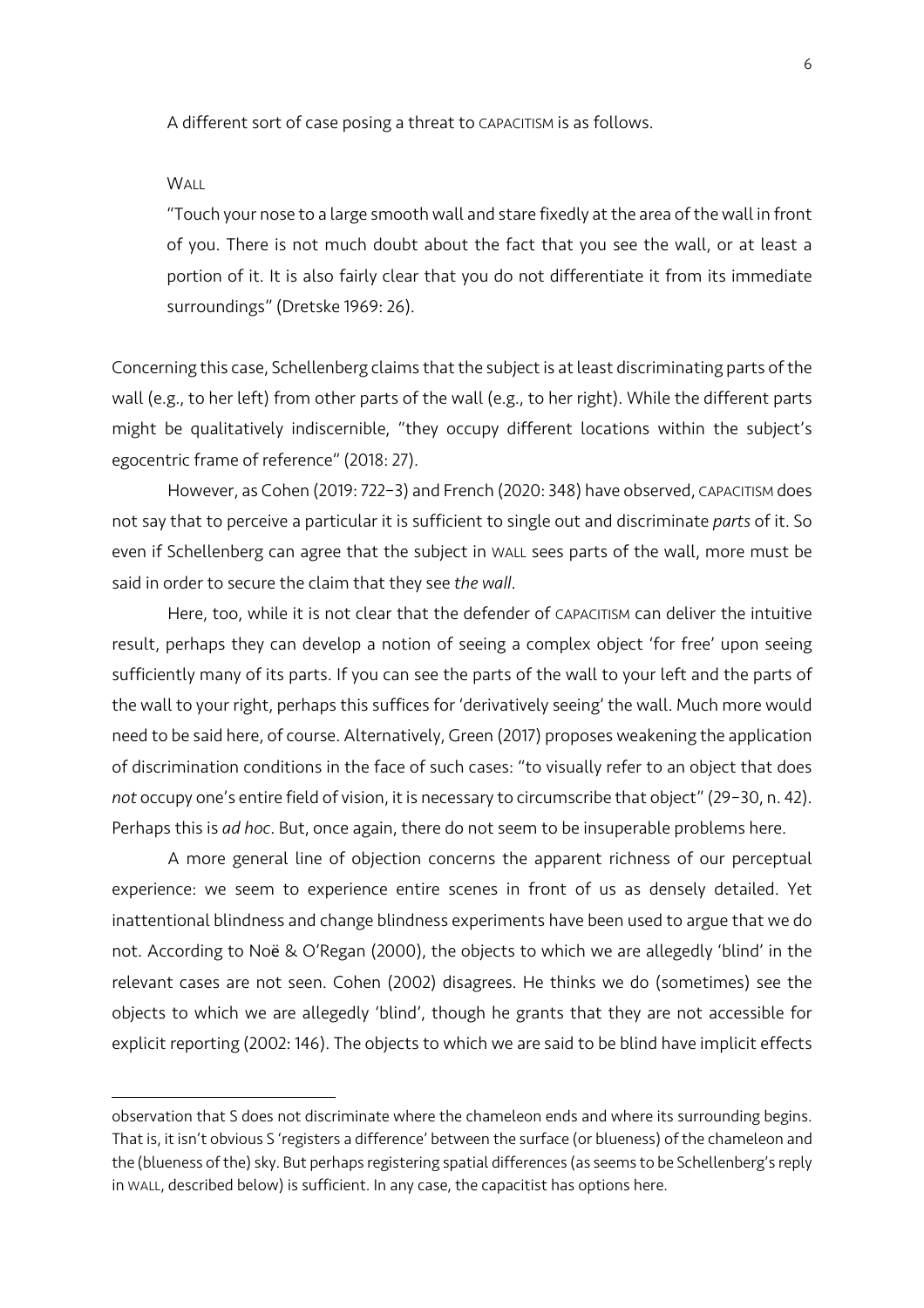(such as priming) on the mind (147), which—he claims—shows that they *are* perceptually represented. Now, CAPACITISM states that we see only what we single out and discriminate. Since subjects do not single out and discriminate the objects to which they are 'blind' in said experiments, it follows that they don't see them—an implication Schellenberg herself seems to accept (2019a: 749). It would therefore seem that CAPACITISM is on Noë & O'Regan's side in this debate, and so is vulnerable to criticisms such as Cohen's (see also Cohen (2019)). While we think this line of attack against CAPACITISM is more serious than the previous two, once again it is not yet decisive (and similar points apply to Sperling's partial report paradigm). Several authors have emphasized that perception is 'person-level' (more on this below). And it is questionable whether the implicit effects Cohen describes count as person-level. Phillips (2018) surveys several kinds of priming effects, ranging from low-level (influencing perception only) to high-level (influencing judgment and action). He argues that, since the effects do not require the representation's availability to central coordinating agency,they do not warrant attributing a representation of the prime to the person (494–9). This issue is far from settled. It is unclear what exactly 'availability to central coordinating agency' means and whether it is indeed a necessary condition for person-level representation. Furthermore, there may be other kinds of priming effects which do imply that the prime is available to central coordinating agency. And there are of course other implicit effects besides priming. Despite all this, the jury is still very much out, and while these points deserve mention, CAPACITISM is hardly a lost cause.

In the next section, we introduce an altogether different case which puts pressure on the core capacitist thesis that to perceive a particular is to successfully employ a perceptual capacity with respect to it. One of the reasons this case is interesting is that none of the responses in CHAMELEON and WALL are available. Another reason is that it is clear, we think, that the subject perceives, yet much harder to see how a capacitist could accept this.

## 3 The problem

#### ANSCOMBE'S MATCHBOXES

A stereoscope (a device by which, through the use of mirrors, the two eyes can be independently stimulated) is constructed in such a way that two qualitatively identical, red matchboxes, M and M\*, suitably positioned, appear to a subject with binocular vision to be just one matchbox. Elizabeth uses the apparatus and, so it seems to her, has an experience as of one red matchbox several feet ahead which she is viewing with both eyes. She is unaware of the setup and is disposed to attempt perceptual judgments like 'That is a matchbox', etc.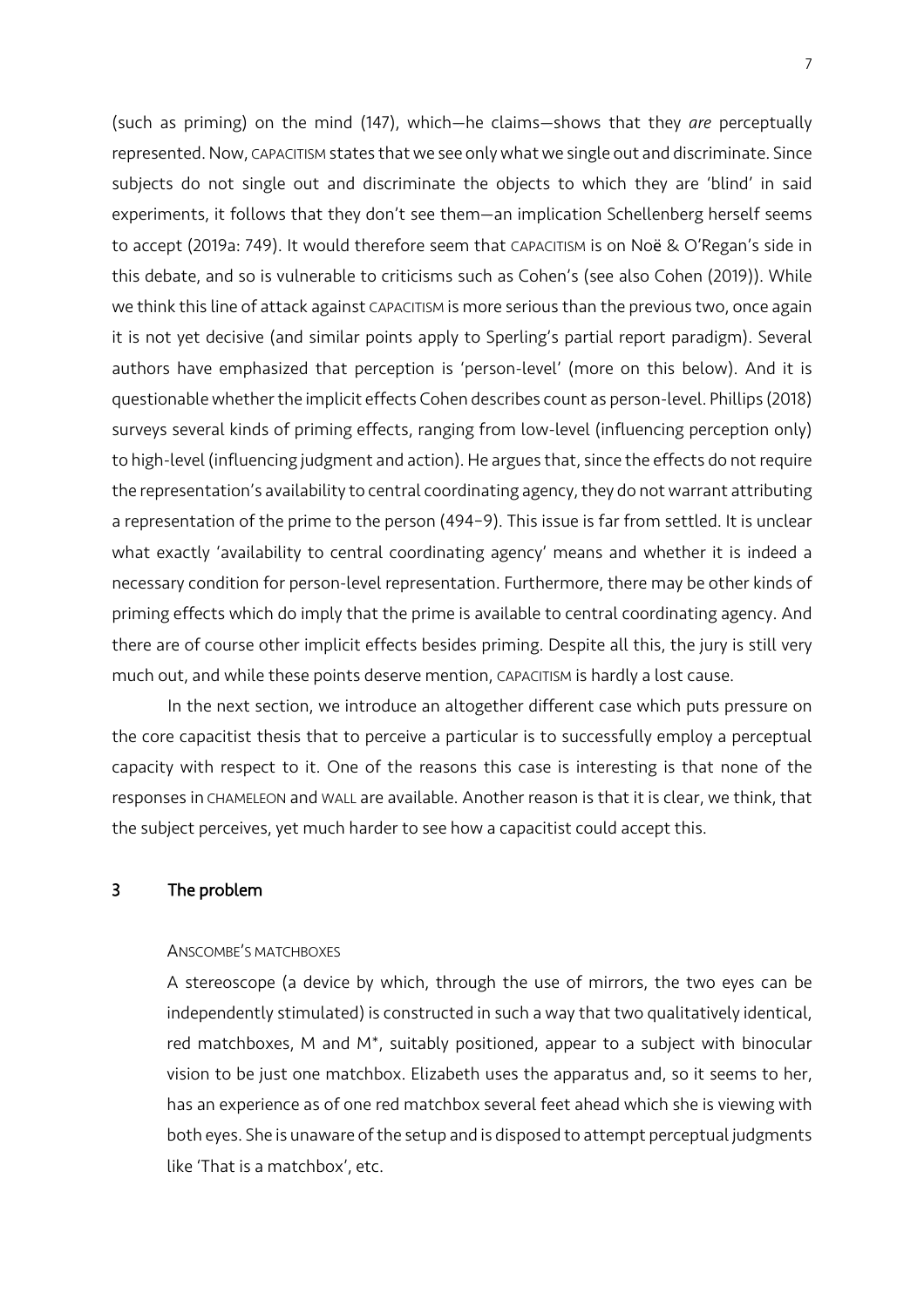Unlike some thought experiments, ANSCOMBE'S MATCHBOXES could quite easily be conducted. Binocular rivalry (Blake 2001) would be induced if the two matchboxes were sufficiently dissimilar. But, as the case is described, it would in fact appear to the subject as if they were seeing just one matchbox. As Anscombe noted in her original presentation of this sort of case, however, when we ask, 'Which matchbox is Elizabeth seeing?', we ought to say that she sees *both* (1974: 217). Perhaps there is some temptation to claim that it is indeterminate which of M and M\* she perceives. But this temptation is lost when one considers that this implies that Elizabeth is (determinately) only seeing one matchbox, it being indeterminate which. Clearly, if she is seeing M she is *also* seeing M\*.2

For the purposes of this paper, the key observation is that, in ANSCOMBE'S MATCHBOXES, Elizabeth perceives M and also perceives M\*. Of course, there is something illusory about her experience. But this is not to be explained by saying that she *fails to perceive* M or M\*. She in some sense sees M and M\* 'as one matchbox'. But she does *see* the two, even if she is misled in some more perplexing way. To put it one way, the error is at the level of what is sometimes called 'seeing-as' rather than seeing *per se* (seeing in the *de re* sense). If CAPACITISM is correct, her success in seeing M and M\* must be due to her employing a perceptual capacity in order to single out and discriminate M and a perceptual capacity in order to single out and discriminate M\*: "S seeing o entails that S represents o: S cannot see o without employing perceptual capacities by means of which she discriminates and singles out o" (Schellenberg 2018: 128). Yet it is difficult to understand how this could be the case. §§4–5 will illustrate the tension in much more detail, but we will end this section by offering a preliminary flavour of the problems.

Let us contrast ANSCOMBE'S MATCHBOXES with a paradigm case of veridical perception.

#### ELIJAH'S MATCHBOX

Elijah is viewing a red matchbox M' several feet away in normal conditions (without any stereoscope). The stimuli reaching Elijah's eyes are qualitatively identical to the stimuli reaching Elizabeth's eyes via the stereoscope, and his visual experience is subjectively indistinguishable from Elizabeth's.

According to CAPACITISM, Elijah successfully perceives M' by employing a perceptual capacity whose function is to single out and discriminate a matchbox.

 $<sup>2</sup>$  It is not obvious what representationalists should say the content of Elizabeth's visual experience is.</sup> Perhaps all that is available is general content of the form <∃x Red(x) & Matchbox(x)>. Or it might be that the content of her experience is plurally referential (despite this being opaque to her). We set these issues aside here. (See Openshaw and Weksler (2020) for discussion.)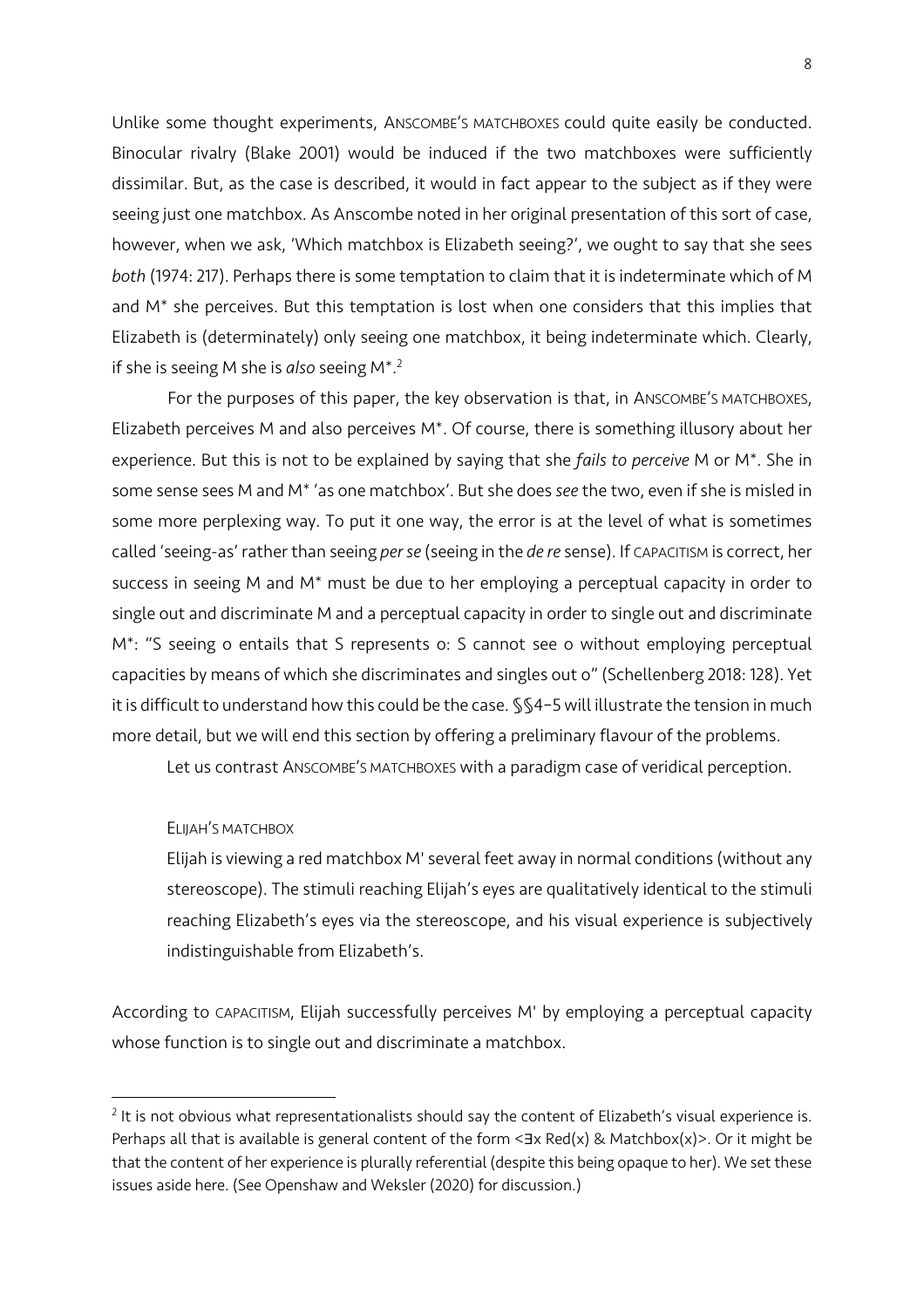It is compatible with the description of this case that Elijah is internally identical to Elizabeth. Let us stipulate that this is so: Elizabeth and Elijah only differ in respect of their environmental contexts. Given Schellenberg's three-level analysis above ((i)–(iii)), Elizabeth is employing *the very same perceptual capacity* Elijah employs. Call this common capacity *C*.

How can Elizabeth succeed in seeing two matchboxes, M and M\* (each one via a different eye), by virtue of employing the very same perceptual capacity that Elijah employs? CAPACITISM implies that her seeing the two matchboxes consists in her employing *C* (via binocular vision), whose function is to single out and discriminate a matchbox. How could employing *that* capacity enable Elizabeth to single out and discriminate *two* matchboxes? Ordinarily, seeing two matchboxes would involve two distinct employments of *C*.

We envisage two possible explanations. On one hand, perhaps *C* functions to single out and discriminate matchboxes in a numerically neutral way: it identifies that there is *at least one* matchbox. Employed in Elizabeth's context, it picks out two; employed in Elijah's context, it picks out one. However, given Schellenberg's theoretical role for perceptual capacities, this entails that the *content type* of each subject's visual experience is numerically neutral: the face value of one's experience is silent (or perhaps indeterminate) with respect to how many matchboxes there are in one's perceived surroundings. On the other hand, perhaps Elizabeth unlike Elijah—employs *C twice*: one employment picking out M, the other M\*. However, she and Elijah were supposed to be internal duplicates.

This is only a rough-and-ready flavour of the problems which a capacitist must face when presented with ANSCOMBE'S MATCHBOXES. At the broadest level, responses fall into two categories. The first(A–E, below) comprises ways one might *deny* that Elizabeth perceives each of M and M\*. We survey these options in §4. The second (F–G) comprises ways in which the capacitist might explain *how Elizabeth succeeds* in employing a perceptual capacity to single out and discriminate each of M and M $^{\ast,3}$  We survey these in §5.

# 4 Elizabeth does not perceive M or M\*

Before considering individual ways of fleshing out this claim, we do wish to emphasise that this claim is highly counter-intuitive to our ears and to those we have presented this case (including

 $3$  Perhaps the capacitist will want to think of perceptual capacities as more 'low-level' than the capacity to single out and discriminate *matchboxes*. We run our discussion at this level for convenience (and we note that Schellenberg is also happy to refer to high-level capacities, e.g. to single out and discriminate a dog versus a 'robot dog' (2018: 207–8)). Nothing significant seems to hang on this. The subject in ANSCOMBE'S MATCHBOXES does not any more clearly single out and discriminate *box-shaped objects*(etc.).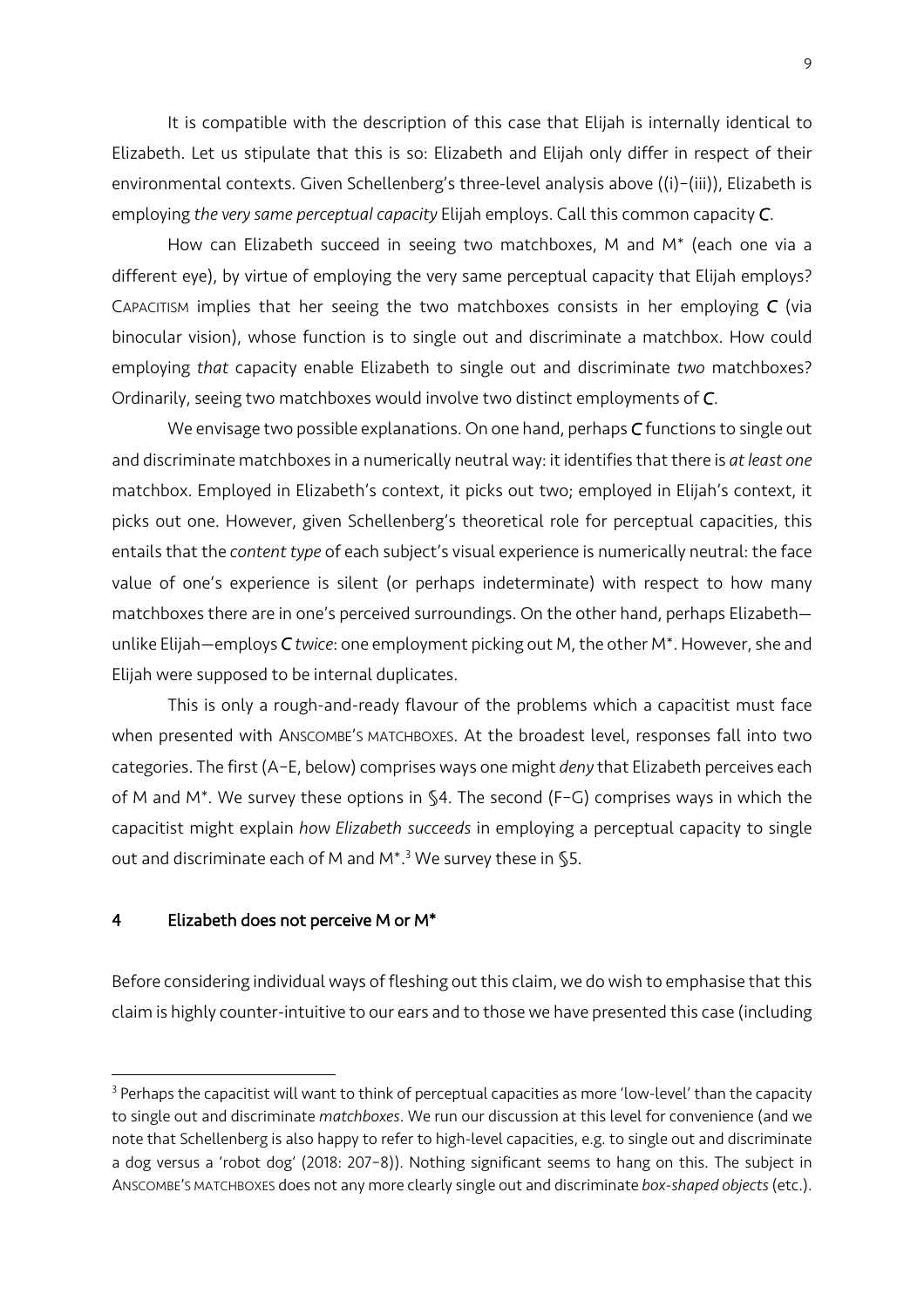Schellenberg herself, in personal communication). We can ask, of M: Does Elizabeth see *that*  matchbox? The straightforward answer appears to be 'Yes', though this may be followed up with a claim about the illusory character of her experience *of M*.

#### A. Elizabeth perceives only the plurality—M, M\*—not each of M and M\*

First, it is important to distinguish this reply from the claim that what Elizabeth perceives is a set or mereological sum with M and M\* as members or parts. Those claims involve the idea that Elizabeth sees a single, rather exotic object (and while we see no reason to posit such an object to account for her experience, it is also worth noting that, since it would not be a matchbox, it could not be singled out and discriminated by the relevant capacity anyway). On the reply we have in mind here, ANSCOMBE'S MATCHBOXES is a case of *plural seeing*. Elizabeth plurally sees the pair, M, M\*, but does not see M and does not see M\*.

One might be inclined to think it suffices to perceive a plurality that one perceive the individual things *in* that plurality. When a subject perceives five marbles by employing the capacity to single out and discriminate a marble five times, one might suppose she is thereby perceiving the plurality, without having to employ some *further* capacity. One might even think it is necessary to perceive a plurality that one perceive the individual things in that plurality. However, the capacitist who opts for the present line of reply cannot think this way. For their claim is that Elizabeth does the former without doing the latter. So, if the claim that Elizabeth perceives the pair—M, M\*—is not to entail that she also perceives *each* of M and M\*, the capacitist must claim that Elizabeth achieves this by employing a perceptual capacity which functions to single out and discriminate *a pair*.

But now consider again the case of Elijah (§3). There is no difference between the two cases at the level of which perceptual capacities are employed. The differences there are between the two cases is entirely at the level of the *context* in which the perceptual capacities are employed. To use Schellenberg's three-level characterisation above, the differences between the two cases are entirely at (L3).

Once we reflect on the way in which the capacitist is going to treat these two cases, it becomes clear that they cannot suppose there to be a difference in the perceptual capacities employed by Elizabeth and Elijah. If Elizabeth successfully employs a perceptual capacity whose function is to single out and discriminate a *pair* of matchboxes, then Elijah must also employ that same capacity. Yet this seems utterly *ad hoc*. Worse, the claim that Elijah employs a perceptual capacity whose function is to single out and discriminate a pair of matchboxes is absurd: since he is looking at one matchbox, his employment of the capacity to single out and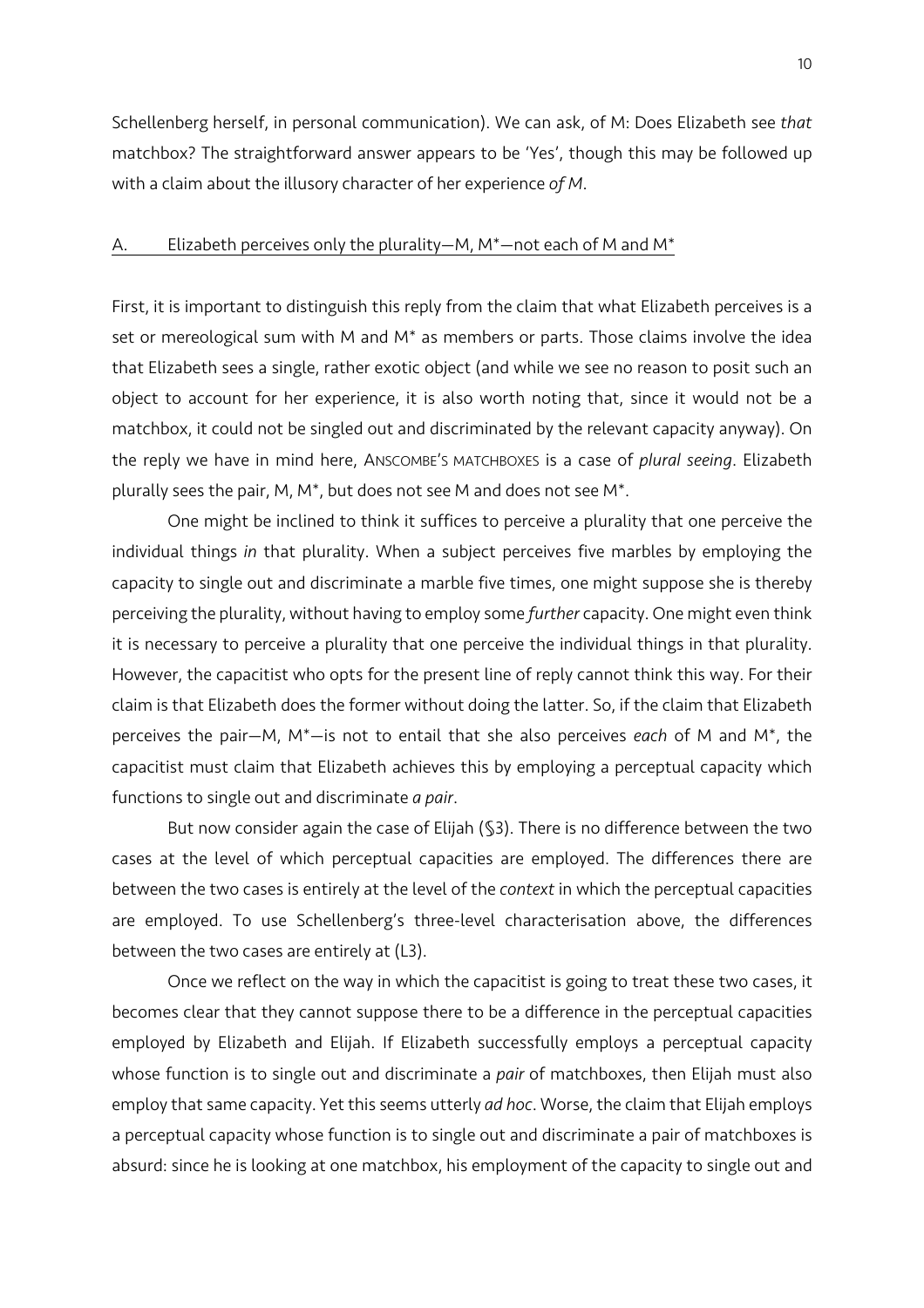discriminate a pair of matchboxes fails. And if it fails then Elijah's perceptual experience is not veridical: he is in some sense experiencing two matchboxes instead of one. But *of course* Elijah experiences no illusion or hallucination! His situation is the perfectly ordinary one of seeing one matchbox in normal viewing conditions by means of binocular vision.

### B. Elizabeth does not perceive M or M\*, but a *subpersonal* system perceives them

The capacitist might claim that we should distinguish between 'left-eye seeing' and 'right-eye seeing', which are subpersonal, and binocular seeing, which is person-level. Left-eye seeing is the successful employment of a subpersonal capacity to single out and discriminate a particular through the left eye. Right-eye seeing is the successful employment of a subpersonal capacity to single out and discriminate a particular through the right eye. Binocular seeing is the successful employment of a person-level capacity to single out and discriminate a particular which is partly based on the two subpersonal capacities in question. Given this, the capacitist could suggest that in ANSCOMBE'S MATCHBOXES two subpersonal capacities are successfully employed, but the person-level capacity is baselessly employed. Consequently, Elizabeth does not see M and does not see  $M^*$ . However, since there is subpersonal seeing of M and of M<sup>\*</sup>, this explains why we are tempted to think that Elizabeth sees M and M<sup>\*</sup>.

On this proposal, ELIJAH'S MATCHBOX involves the successful employment of the same two subpersonal capacities, but in addition, there is a successful employment of the personlevel binocular capacity that is based on them. In this way, the proposal preserves Schellenberg's first and second levels of analysis, (L1) and (L2), since Elizabeth and Elijah are identical with respect to the capacities employed but simply differ with respect to whether the employment is successful at the personal level.<sup>4</sup>

However, Schellenberg attributes employment of perceptual capacities—and hence perception—to *subjects*, not to subpersonal mechanisms. On her view, subpersonal mechanisms only constitute an 'informational base' for the employment of a capacity:

<sup>4</sup> This reply suggests that 'right-eye seeing' capacities are person-level when the left eye is closed (and only right-eye monocular vision processes are operating) but subpersonal when the left eye is open (and binocular vision processes are operating). This result might seem awkward. However, to take one account of what it is for a representation to be person-level—on which the representation must be available to 'central coordinating agency'—whether the content of 'right-eye seeing' is fully available to central coordinating agency *does* depend on whether the left eye is open. For, when the left eye is open, what is available to central coordinating agency is the content of 'cyclopean' seeing, and some of things seen via the right eye alone are not seen via the 'cyclopean' eye (see the discussion of Reply G in §5). From this perspective, the result is not awkward so much as an upshot of how which processes (and which perceptual capacities they partly constitute) are person-level can depend on processing elsewhere.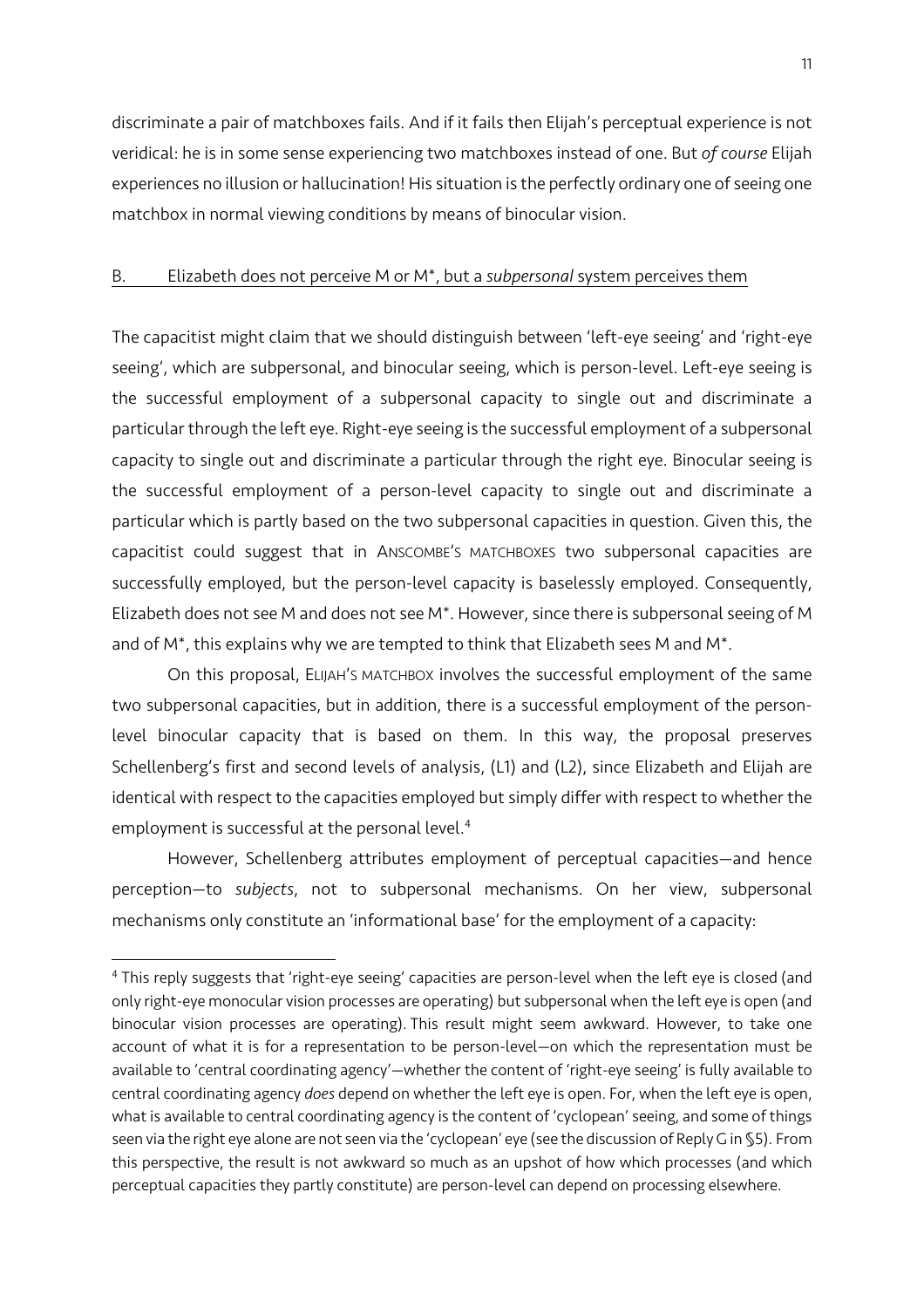If a subject S is employing a perceptual capacity  $C_{\alpha}$ , then there is an informational base of employing  $C_{\alpha}$  that is constituted by the subpersonal psychological mechanism (information processing, computations, and other subpersonal functional states, events, and processes) of S (Schellenberg 2018: 32).

There are two issues here: the first is whether a *capacity* could be subpersonal, the other is whether a *perceptual* capacity could be subpersonal. Regarding the first issue, it seems that acknowledging the existence of subpersonal capacities should not in principle be a problem for Schellenberg's approach (let alone to the capacitist approach in general). One could call them 'schmapacities', or 'sub-capacities', which are just like capacities except for their being subpersonal. The second issue is more significant. It is generally agreed that perceiving is a person-level phenomenon: it is attributable to individuals as opposed to subsystems of individuals (Burge 2010; Phillips 2016; 2018). It does not make sense to say that a subsystem sees a matchbox in the same way that it does not make sense to say that a subsystem is afraid of the dark, or that a subsystem wants to renovate the house. In following suit, Schellenberg is committed to holding that singling out and discriminating a worldly particular (and the capacity to do so) is not something we can attribute to a subsystem.

Still, a proponent of the present proposal could in principle claim that whether successfully employed subpersonal capacities constitute (subpersonal) perceiving doesn't ultimately matter. What matters is that we (as theoreticians) are aware of the *successful subpersonal processing of the information* coming from M through the left eye and of the successful subpersonal processing of the information coming from M\* through the right eye. Our awareness of this successful processing might tempt us to think that Elizabeth is seeing both M and M\* although in fact she is seeing neither.

In response to this worry, we develop an argument in support of the claim that Elizabeth is seeing M and M\*. In this way, we need not rely on the direct *intuition* that she is.

Elizabeth is in a position to *know*, on the basis of her experience, that there is a red matchbox in front of her (i.e., ∃*x*∃*y* ((Red(*x*) & Matchbox(*x*)) & (*y* = me) & (InFrontOf(*x*, *y*)))). This is, or could at least be stipulated as part of the case's description to be, an instance of *perceptual* knowledge. After all, it would be hard to explain as a form of inferential knowledge, given that the would-be premises of such reasoning (i.e., that *that* is a matchbox) are either false or not truth-evaluable. <sup>5</sup> Moreover, it is an instance of perceptual *knowledge:* her belief

<sup>5</sup> Someone who holds that perceptual experience can only represent low-level properties (or propertyinstances) such as shape, distance, and colour, may wish to claim that 'perceptually' knowing that there is a matchbox in front of one is strictly speaking inferential. As we noted in footnote 3, however, high-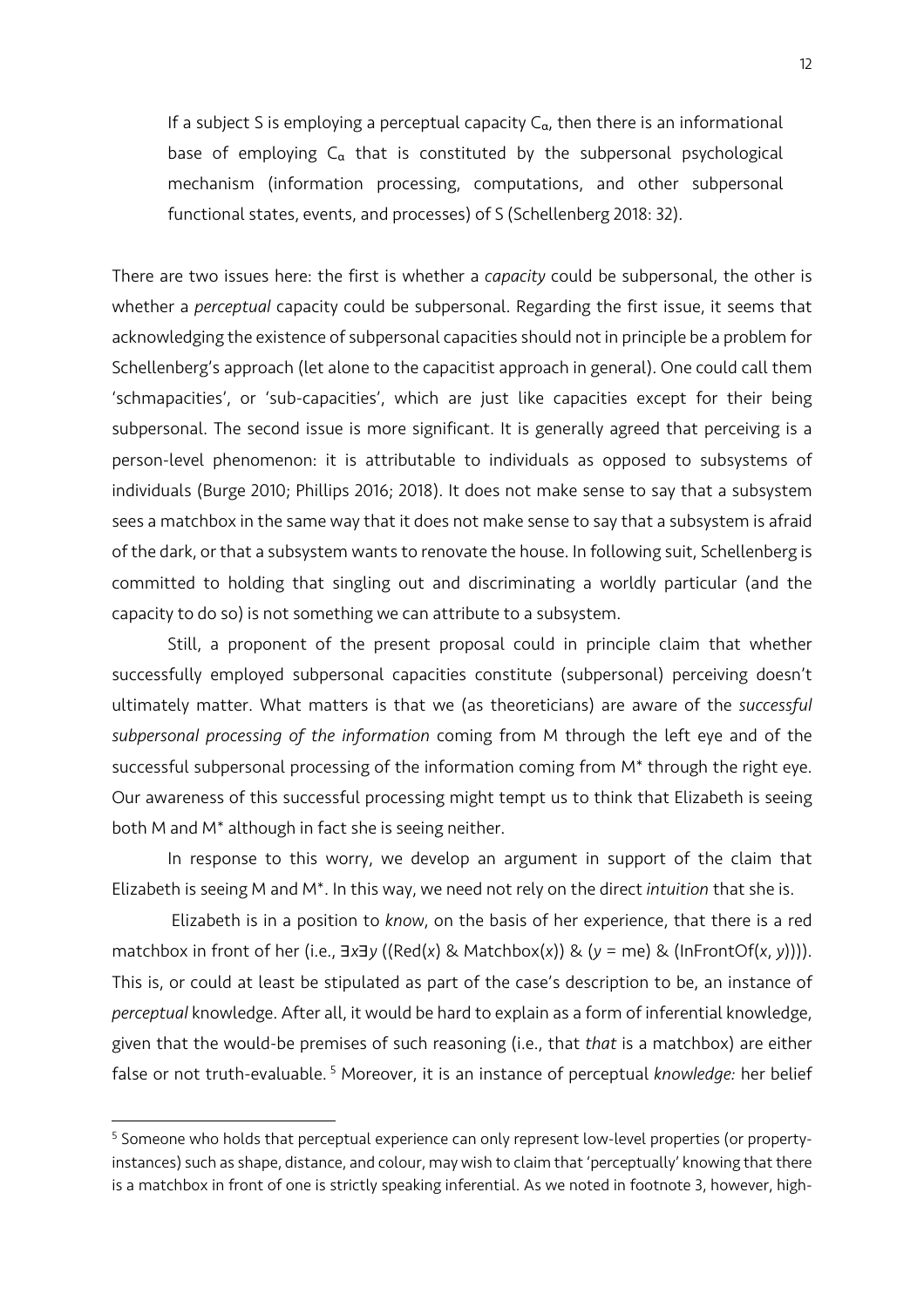that there is a red matchbox in front of her is not true by luck. Her belief is safe (Sosa 1999): at the closest possible worlds where she has that belief, formed via that process (however this is individuated), it is true. The claim that Elizabeth perceptually knows that there is a matchbox in front of her is therefore quite plausible. Of course, she is not in a position to know (on the basis of perception) *how many* red matchboxes are in front of her. Nor is she intuitively in a position to know (on the basis of perception) that *that* matchbox is red (so to speak). But she *can* come to know (on the basis of perception) that there is a matchbox in front of her.

Intuitively, perceptually knowing *that there are Fs in one's environment* entails that one *perceives Fs* in one's environment. Perceptual knowledge is (at least in part) what perceptual experience *is for*. Schellenberg agrees. More specifically, she holds that successfully employing person-level perceptual capacities to discriminate and single out—i.e., person-level perceiving—constitutes "factive evidence" (2018: 205). And factive evidence is both necessary and sufficient for perceptual knowledge (2018: 205–6). Thus, since Elizabeth has (or is in a position to have) perceptual knowledge that there is a red matchbox in front of her, it follows from Schellenberg's approach that Elizabeth is seeing a red matchbox. Since (as mentioned in §3) it is implausible that she is seeing only one of the matchboxes, she must be seeing both of them. We can therefore conclude that we have strong reason to hold that Elizabeth is seeing M and seeing M\*, independently of the direct intuition that she is.

Yet perhaps a proponent of CAPACITISM who disagrees with Schellenberg's account of evidence might respond by biting the bullet, holding that perceptual knowledge that there are *F*s in one's environment does not entail perceiving *F*s in one's environment. Such a philosopher might grant that this entailment typically holds but claim that in special circumstances it does not. Specifically, she might propose that in Elizabeth's case, subpersonal seeing, or subpersonal information processing (or employment of subpersonal capacities) that does not count as subpersonal seeing, enables perceptual knowledge in the absence of person-level seeing.

Even if this bullet-biting move could be rendered plausible, it is incompatible with capacitists' ambition to unify three important aspects of perception—perceptual consciousness, perceptual intentionality, and perceptual epistemic force—in terms of personlevel capacities. This unification implies that perceptual epistemic force is, necessarily, due to the employment of person-level perceptual capacities. As Schellenberg puts it:

level properties are inessential to ANSCOMBE'S MATCHBOXES. It is possible to replace matchboxes with boxshaped objects or even with 'three rectangular surfaces orthogonal to each other' without loss. What matters is just that Elizabeth in some sense sees two objects as if they were one, no matter whether we say these are matchboxes, boxes, or three rectangular surfaces orthogonal to each other.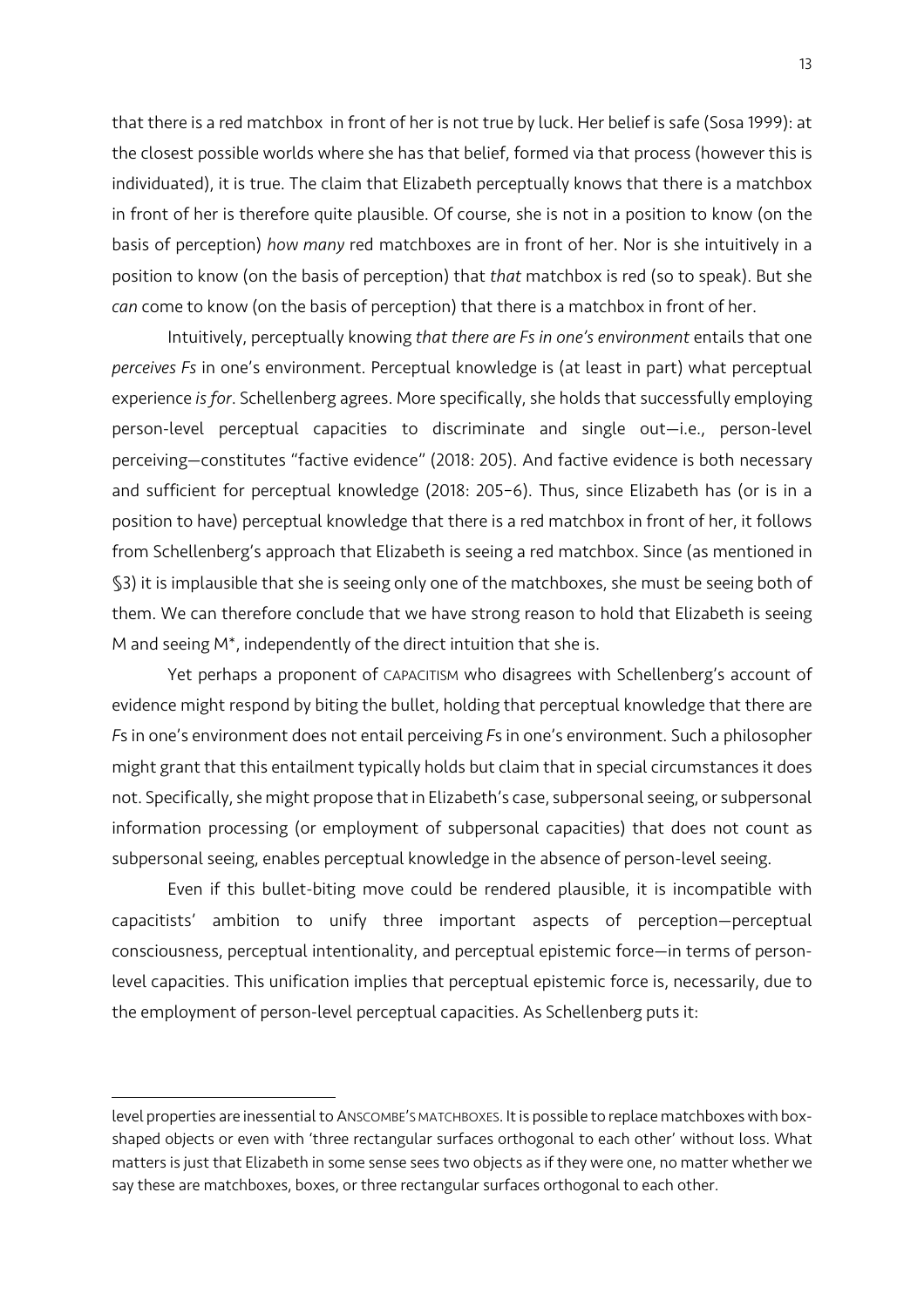According to capacitism, evidence and allied notions such as justification and knowledge are to be understood in terms of the mental capacities employed […]. The notion of a capacity is understood to be explanatorily basic. It is because *a given subject* is employing a mental capacity with a certain nature that her mental states have epistemic force (2018: 187; emphasis added).

No proponent of a view with these unifying ambitions could allow any component in addition to person-level perceptual capacities to provide perceptual epistemic force. Consequently, subpersonal seeing, subpersonal information processing, or employment of subpersonal capacities, cannot provide perceptual epistemic force in the absence of person-level seeing. In other words, if these subpersonal activities provide perceptual epistemic force, they must do so only by contributing to person-level seeing.

# C. Elizabeth at best perceives *property instances*, but not the object(s) instantiating them

We mention this strategy since it mirrors at least part of Schellenberg's (2019a) reply to CHAMELEON. However, the move gets no traction here. In CHAMELEON, the contours of Franco are invisible but the property instances he instantiates—namely, the instances of blueness—are visible. Consequently, it seems plausible (though see footnote 1, above) that Franco is not seen whereas the instances of blueness *are* seen. In ANSCOMBE'S MATCHBOXES, by contrast, not only are the two matchboxes merged in Elizabeth's experience, the relevant *property instances*—for example, the instances of redness—are merged as well. If there is some reason why merging prevents object-seeing, it will surely also prevent particular-seeing in general, including property-instance-seeing. The capacitist cannot retreat to the claim that the subject sees particular property instances without seeing the associated object.

## D. Elizabeth at best perceives *properties* (not particular property instances or objects)

According to this line of reply, Elizabeth cannot 'see double'. That is, she cannot see two boxshapedness property instances, or two matchboxes. However—continues the reply—because there is only *one box-shapedness property* (universal) instantiated by both M and M\*, Elizabeth *can* see *it*. That Elizabeth sees this universal is supposed to explain our temptation to think, incorrectly, that she sees particular objects instantiating it (or particular property instances).

We note in passing that this reply is not available to Schellenberg herself, who remarks: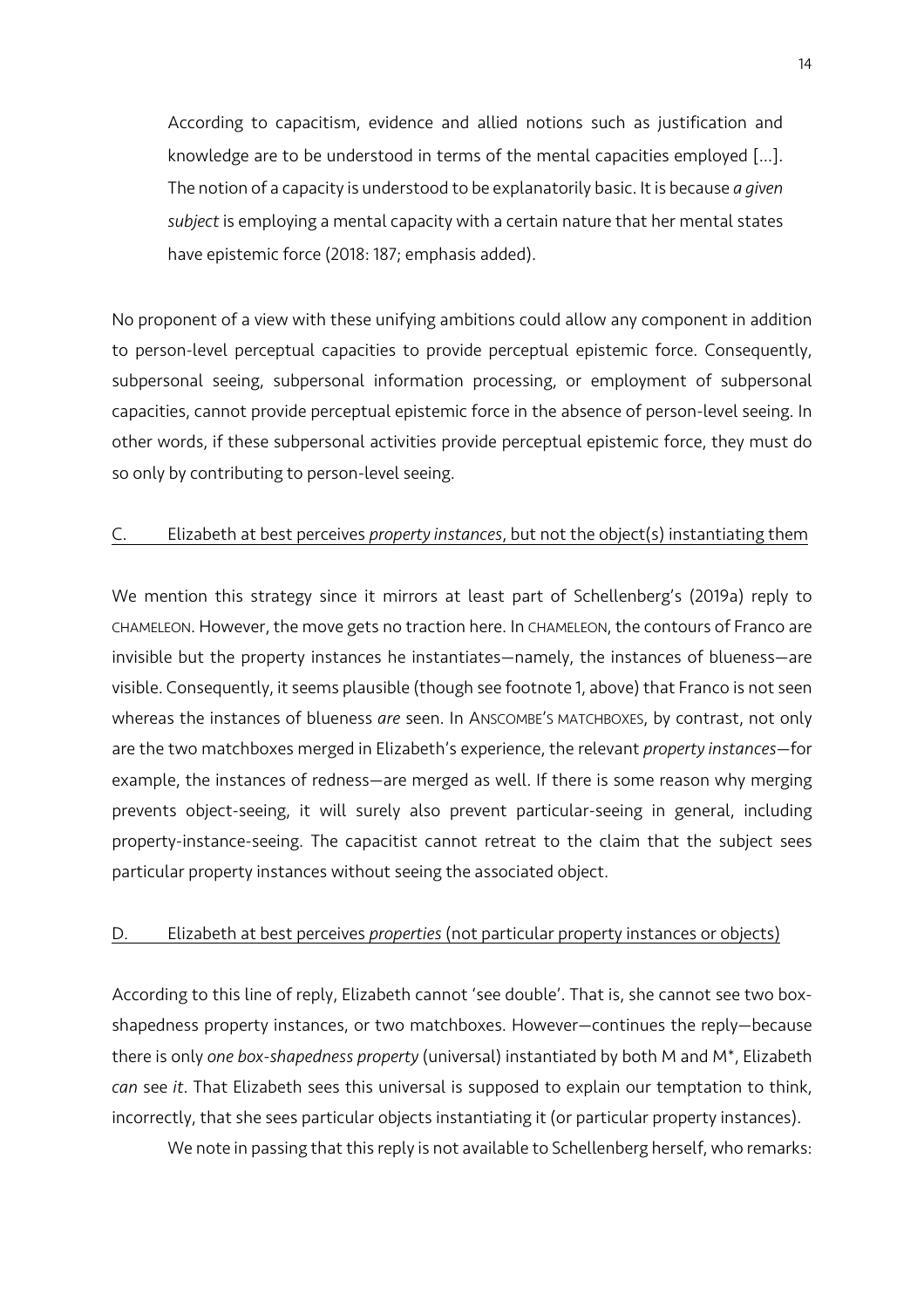A central theme of the book is that […] every case of perception involves perceiving and representing at least one particular, where that particular could be an object, event, or a property-instance in the environment (2020: 715).

Like Burge (2010: 380), Schellenberg claims that the idea that we are perceptually aware of universals (at least in cases of hallucination) is "deeply problematic", since "it is not clear what it would be to be sensorily aware of properties, given that properties are not spatio-temporally extended, not spatio-temporally located, and not causally efficacious" (Schellenberg 2019b: 125). (See also Papineau (2014) for a similar discussion.) Still, might there be wiggle room here for a capacitist who is willing to countenance property-seeing in perceptual experience?<sup>6</sup> It would be surprising if—abstracting away from Schellenberg's denial of property seeing capacitism committed one to such a view. And explaining what 'singling out and discriminating' a universal has in common with singling out and discriminating a particular will be a significant undertaking.

There is a more serious problem, though. Consider the following variant of ANSCOMBE'S MATCHBOXES: through her left eye, Elizabeth is presented with M, but, through her right eye, Elizabeth is presented with prism-shaped objects, or holograms, at varying distances, which would (and do) collectively appear from Elizabeth's perspective to be a single matchboxshaped object, indistinguishable from  $M<sup>7</sup>$  We can suppose that, in this somewhat recherché case, Elizabeth's perceptual experience is subjectively indistinguishable from her experience in the original ANSCOMBE'S MATCHBOXES case. Setting aside whether Elizabeth can be said to see any of those objects visible through her right eye, we are inclined to say that she sees *the matchbox*, M, just as we are inclined to say that Elizabeth sees M in the original case. Yet, in this modified case, there are few if any universals shared between the respective objects to which she is related. For instance, the universal *box-shapedness* is not instantiated by any object to which she is related through her right eye. Therefore, Elizabeth does not see this universal. Since Elizabeth does not see universals such as *box-shapedness*, it is not promising to explain away our temptation think that Elizabeth sees matchbox M in this case by appealing to an alleged successful perception of universals.

 $6$  One need not think that the universals themselves are causally efficacious. The claim could instead be that the particulars which *are* causally related to Elizabeth's visual system are not seen despite such relations nevertheless being sufficient for the perception of certain universals instantiated by M and M\*.  $<sup>7</sup>$  This case is adapted from one considered by Green (2017: 30), in which a subject monocularly views a</sup> nearby half-disc and a slightly larger whole disc directly behind it, without any stereoscopic apparatus, so that there appears to be a single bounded disc in her environment.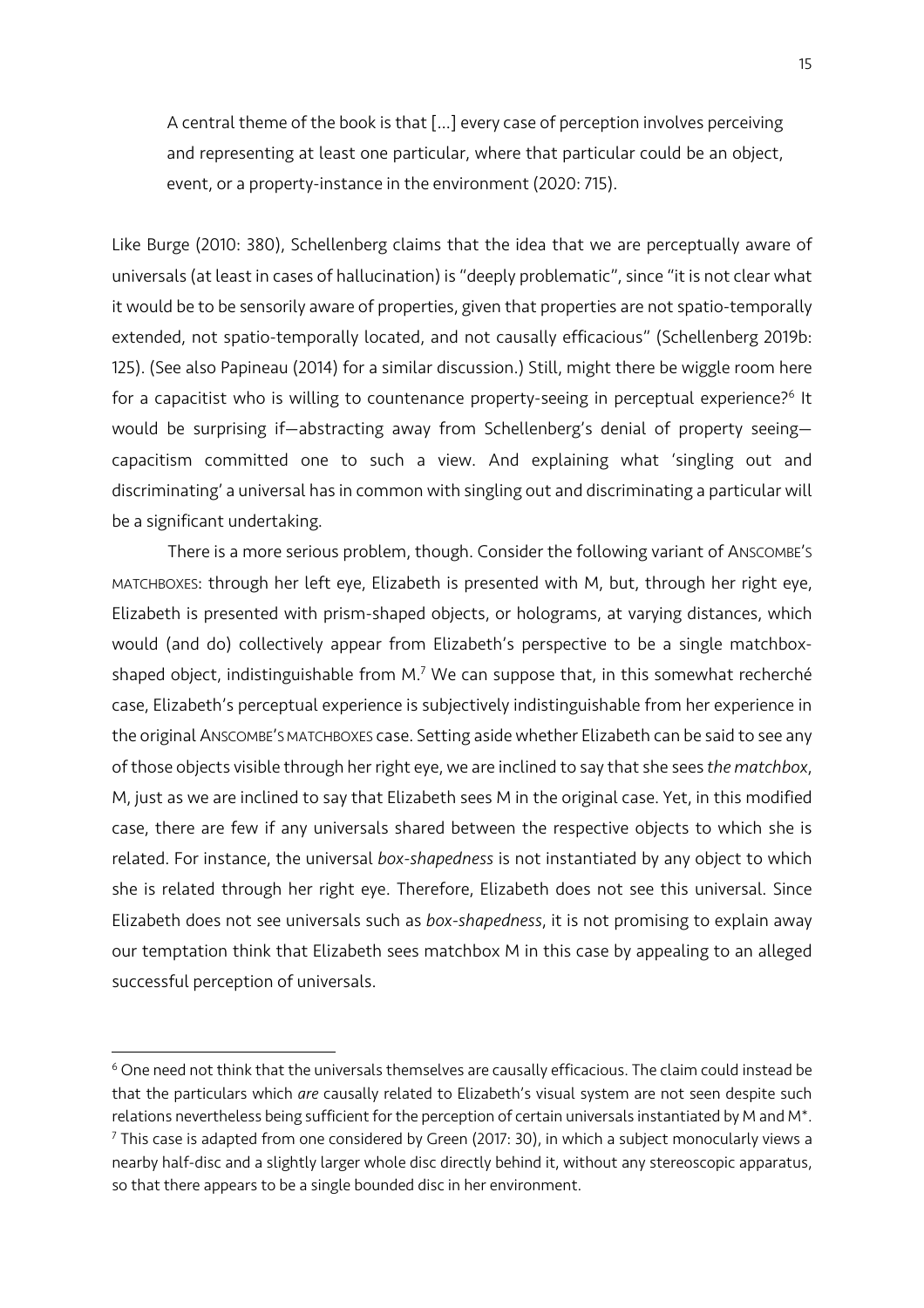From this point, there are two ways to further develop the 'universals-based' line of reply. On the first way, the intuition that Elizabeth sees M in the modified case should be *trusted*. It is only the intuition that Elizabeth sees M in the original ANSCOMBE'S MATCHBOXES case that should not be trusted. For that case is explained by Elizabeth's perception of universals. On the second way, both intuitions should not be trusted. The first way is implausible. Consider: in the present case, Elizabeth's matchbox experience stems from two different sources, the matchbox M through her left eye, and a series of prisms (or holograms) P, through her right eye. But it seems to her as if her experience stems from one matchbox, through both eyes. Further, Elizabeth cannot discriminate one source from the other (i.e., M from P). In ANSCOMBE'S MATCHBOXES, the situation is quite similar: there are two different sources for the experience (M and M\*), it seems to Elizabeth as if there is a single source for her experience, and she cannot discriminate one source (M) from the other (M\*). Thus, plausibly, the intuition that Elizabeth sees M in the present case and the intuition that she sees M in ANSCOMBE'S MATCHBOXES stand and fall together. It does not seem likely that one of them is trustworthy whereas the other isn't. Let's turn to the second way. According to it, the intuitions that Elizabeth sees M should not be trusted in either case. However, whereas in the original case, the intuition is explained away by appealing to perception of universals visible to each eye, in the modified case the intuition must be explained away differently. Some kind of 'seeing' of something matchbox-like must occur, and this should explain why we are mistakenly tempted to think that Elizabeth sees M in the present case. But what could this 'seeing of something matchbox-like' be? It could not be plurality-seeing, subpersonal seeing, or seeing of property instances, for reasons analogous to those discussed above. It also cannot be 'nonrepresentational causal sensitivity' for reasons analogous to those discussed below. It is difficult to think of any other candidate (indeed, this is why the appeal to universals was made in the first place). We conclude that the universals-based line of reply is a dead end.

#### E. Elizabeth does not perceive any objects, property instances, *or* properties

Schellenberg does stress that one will not be capable of employing one's perceptual capacities to single out and discriminate particulars—and thus will not be capable of perceiving—if one's environment is too dark or noisy, or if one's sensory apparatus is not functioning correctly, or if one is not causally related to the particular in such a way as to gain information about the object via one's senses (e.g., if one is too close or too far away from the particular to properly make it out or discriminate it from its surround) (2018: 31–2; 41). While these remarks are plausible in general, it does not seem plausible to claim that Elizabeth does not perceive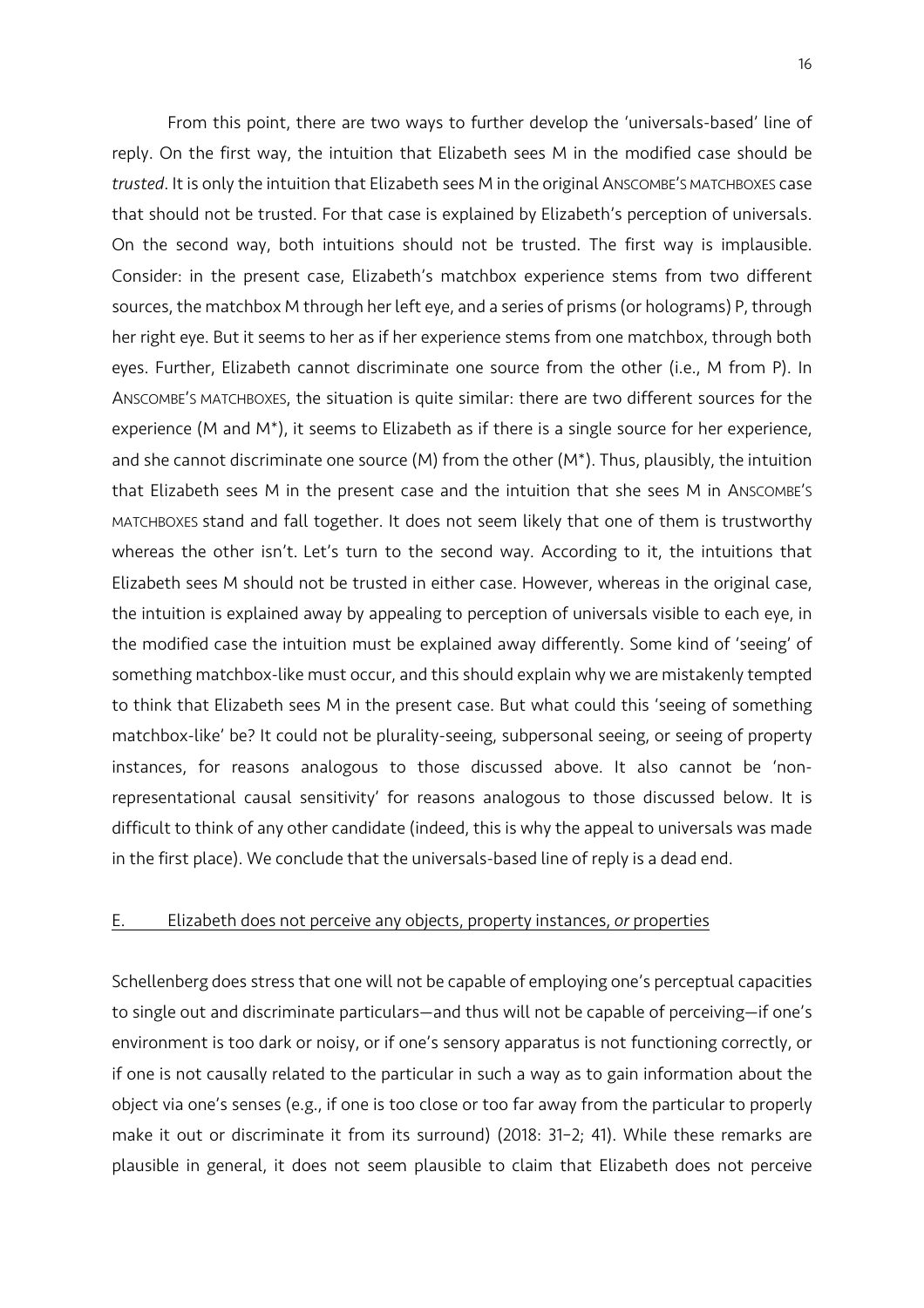anything matchbox-like in ANSCOMBE'S MATCHBOXES. According to this line of reply, Elizabeth does not perceive the matchboxes, nor does she perceive property instances (or properties) they instantiate. She at best perceives other things which may be present in her visual field, such as the table on which the matchboxes rest. In other words, Elizabeth employs a perceptual capacity whose function is to single out and discriminate a matchbox, alongside perceptual capacities whose function is to single out and discriminate various property instances. And this is why her experience has the phenomenal character of an experience as of a red matchbox. But she *fails* to single out and discriminate by means of any such employments. According to Schellenberg's three level analysis (§1), this implies Elizabeth is *hallucinating* a red matchbox.

Are there ways of finessing this claim? Perhaps what we have been calling perception (in ANSCOMBE'S MATCHBOXES) is mere causal sensitivity. It is not *representation per se:* it is not properly objective and does not have accuracy conditions. Rather like how the initial inputs and early processing of sensory inputs are pre-representational states which "correlate with, are caused by, and function to correlate with features of the environment […] [but] do not have accuracy conditions" (Burge 2014: 573), Elizabeth does not perceive M and M\* but her experience is, in some second-class sense, causally sensitive to M and M\*.

However, this reply faces a problem analogous to that discussed in (B) above, namely that Elizabeth is in a position to have perceptual knowledge that there is a matchbox in front of her. According to the reply in (B), Elizabeth doesn't see M or M\*, but subpersonal systems within her do 'see' M and M\*. On the present reply, neither Elizabeth nor subpersonal systems see M or M\*, but her experience is causally sensitive to M and to M\* in some nonrepresentational sense. The first problem for both replies is that they imply, counterintuitively, that Elizabeth has perceptual knowledge that there are matchboxes in her environment without perceiving matchboxes in her environment. Proponents of both replies may bite the bullet and accept this counterintuitive result, but this—as we have argued in (B)—leads to a different problem. In the context of the subpersonal seeing proposal, the second problem is that any perceptual epistemic force given by subpersonal perceptual processes (i.e., the processes which, by hypothesis, allow Elizabeth to come to know that there is a matchbox in front of her) is incompatible with the unificatory strategy offered in abductive support of capacitism. It is a core ambition of capacitism, as a view which seeks to give a unifying explanation of perceptual content, perceptual consciousness, and perceptual justification and knowledge, that all perceptual epistemic force is explained by features of person-level perceptual capacities. Analogously, the present reply, according to which Elizabeth does not see any matchbox or any relevant property instances or properties associated with any matchbox, implies that *non-representational causal sensitivity* provides perceptual epistemic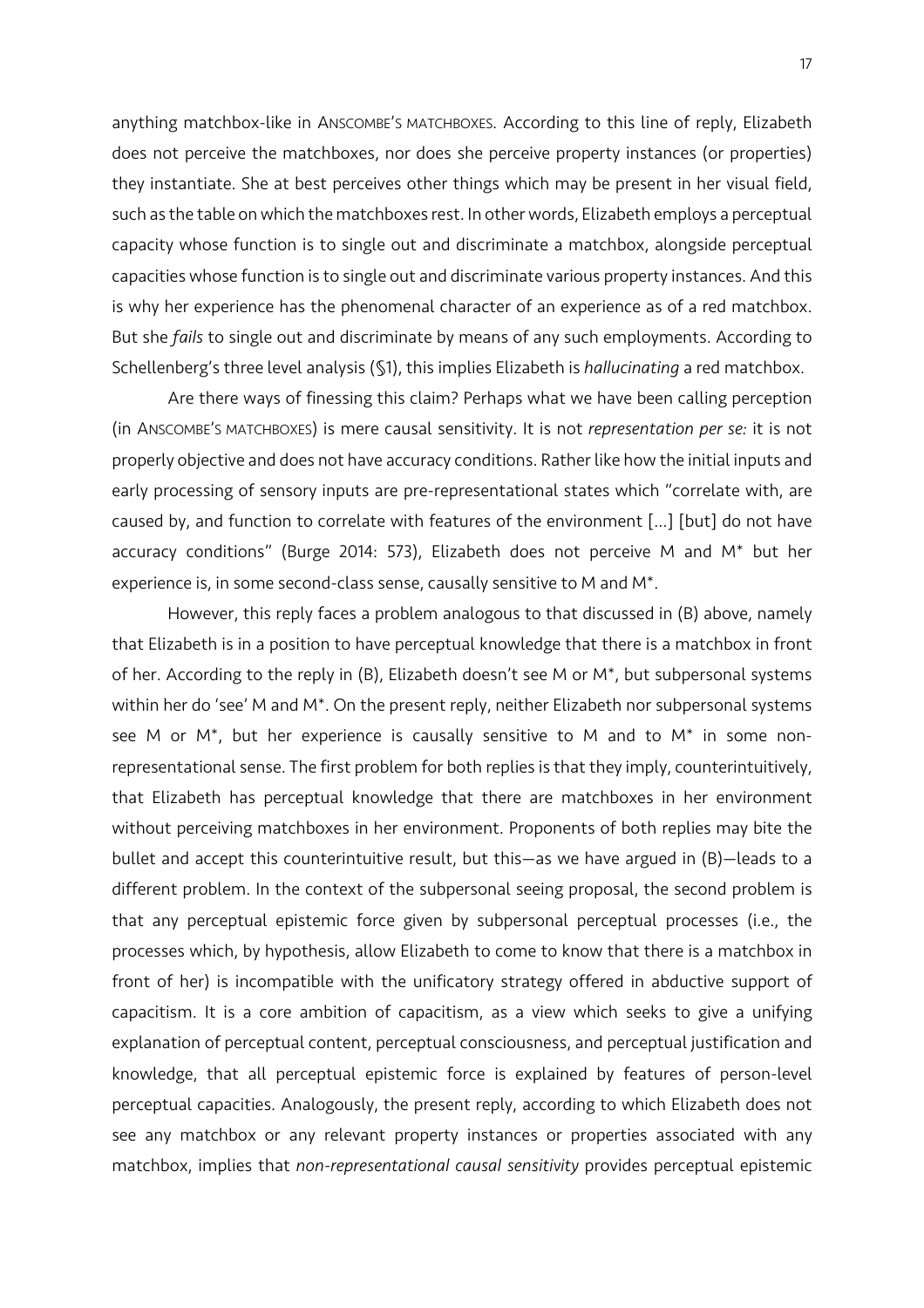force. And this is equally incompatible with the claim that only person-level perceptual capacities can provide perceptual epistemic force. An advocate of the general thesis, CAPACITISM, might vacate the epistemic dimension of these unifying explanatory ambitions. While we will be arguing that capacitists must *disunify* in some respect, we will be arguing in the concluding section (§6) that to disavow the epistemic dimension is to overreact to ANSCOMBE'S MATCHBOXES. We recommend a less costly strategy which better preserves the spirit of capacitism.

# 5 Elizabeth *succeeds* in employing a perceptual capacity to single out each of M and M\*

In this section, we will again see ELIJAH'S MATCHBOX pose difficulties, this time for moves which look tempting as ways of clarifying how Elizabeth might be said to *succeed* in employing a perceptual capacity to single out each of M and M\*.

# F. Elizabeth employs one capacity (once) which alone 'multiply' singles out M and M\*

If this strategy is not to recapitulate the idea considered in (A), above, the claim must be that Elizabeth employs one perceptual capacity—the same as is employed by Elijah—and successfully singles out and discriminates *two* particulars, M and M\*, with this one employment. Reply (A) suggested that there was one *plural reference* relation obtaining between Elizabeth's employment of the relevant perceptual capacity and the pair—M, M\*. On the present reply, there are *two* reference (or 'singling out') relations, one obtaining between Elizabeth's employment of the relevant perceptual capacity and M, another between that same capacity employment and M\*. So this reply can be thought of as involving what we might call *multiple* reference (Openshaw 2021), rather than plural reference.<sup>8</sup>

There is certainly something appealing about this proposal. From the inside, Elizabeth is doing what Elijah is doing. The only difference is that Elizabeth's environment is peculiarly misleading. Nevertheless, she still *sees* the matchboxes, even if she takes them to be one (in some sense). So, in ANSCOMBE'S MATCHBOXES, Elizabeth's employment of the very same capacity employed by Elijah in ELIJAH'S MATCHBOX ends up singling out and discriminating two things.

<sup>&</sup>lt;sup>8</sup> It is possible to think of this as involving plural reference so long as one has a distributive view of plural reference in mind, rather than the collective view described in §4 under (A). On distributive views, plural reference involves reference to each individual in the plurality separately. On collective views, it involves only reference to the individuals jointly, absent reference to any of those individuals separately (see Oliver and Smiley (2008; 2016) for discussion). Embracing the collective view would seem to force one down reply (A), whereas we are here considering the reply that Elizabeth singles out *each* of M and M\*.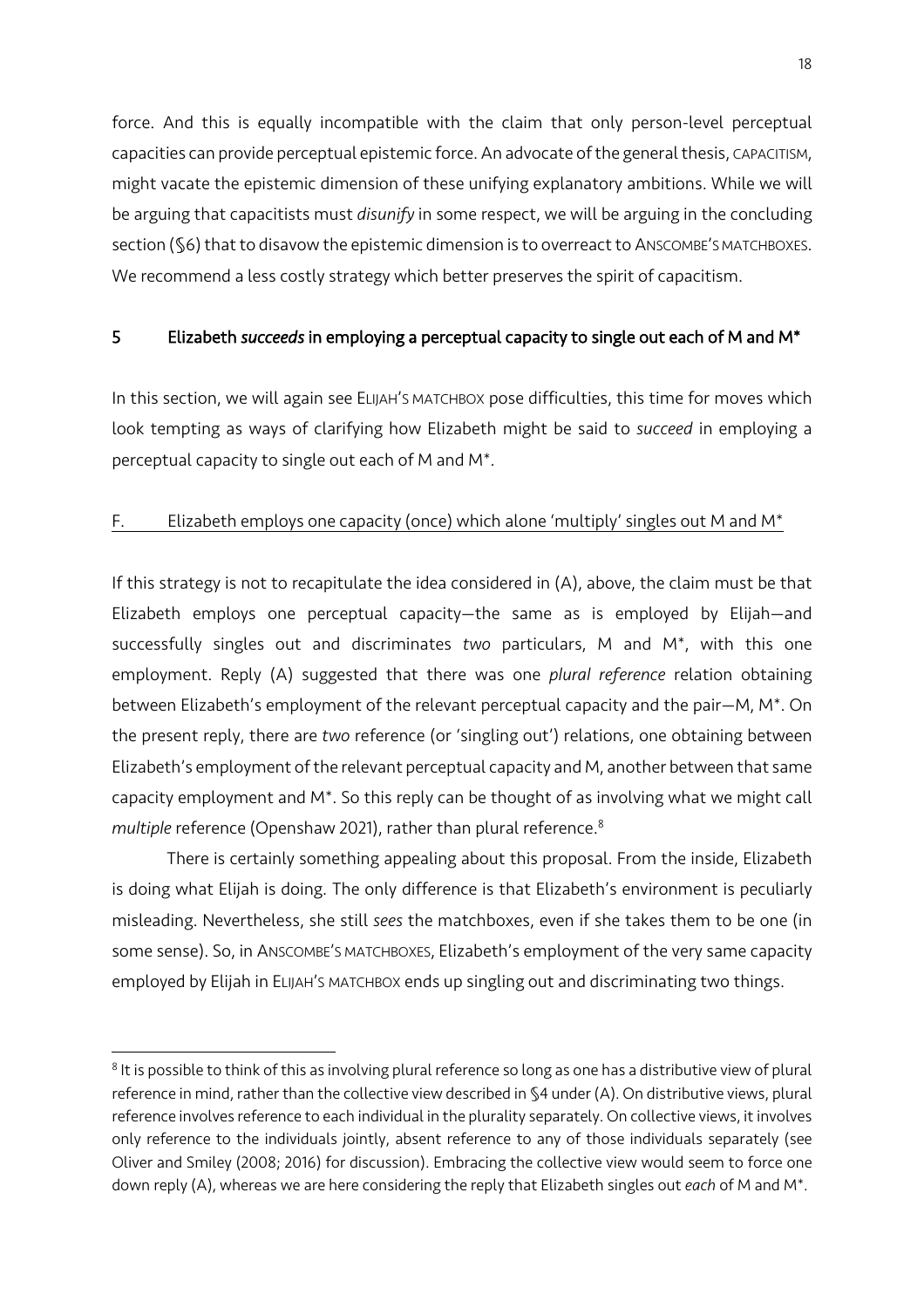Of course, it is somewhat plausible that Elizabeth is not in a position to have perceptual demonstrative singular thoughts about M and M\* (her judgment 'That is red' fails to refer). 9 But it is natural to think that perceiving an object is not quite so demanding as being in a position to have perceptual demonstrative singular thoughts about it. So the absence of an ability to think perceptual demonstrative singular thoughts about M does not entail that Elizabeth does not *perceive* M, or, for that matter, single out and discriminate M.

If we are to suppose, then, that Elizabeth's employment of the very same capacity employed by Elijah ends up singling out and discriminating two matchboxes, it seems that we should suppose that the perceptual capacity commonly employed here is *neutral* on *how many*  things of type *F* are singled out and discriminated by the employment of a perceptual capacity which functions to single out and discriminate particulars of type *F*. Depending on one's environment, one and the same perceptual capacity could be employed to single out and discriminate one, two, or indeed many particulars of the relevant type.

An initial concern with this general line of reply has to do with the idea that employments of capacities constitute singular modes of presentation. Schellenberg explicitly endorses this in a view she calls 'Fregean particularism'.

…employing perceptual capacities constitutes singular modes of presentation, namely modes of presentation that are constituted by the perceptual capacities employed and the particulars thereby singled out (Schellenberg 2018: 101).

Just as there is a many-one relation between senses and references, there is a manyone relation between perceptual capacities and particulars (2018: 52).

These remarks reflect the standard conception of a mode of presentation as *determining* the referent, so that referents "correspond one–many with senses" (Evans 1982: 21, n. 24). There is, therefore, some tension between the apparently Fregean character of employments of perceptual capacities and the idea that one employment of a capacity may serve to single out and discriminate *multiple* things—to 'multiply refer', or indeed 'multiply single out'.

However, there are more serious problems for the present reply.Consider a final case.

ELI'S HALLUCINATION

<sup>9</sup> See Openshaw and Weksler (2020) and Peacocke (1981) for discussion.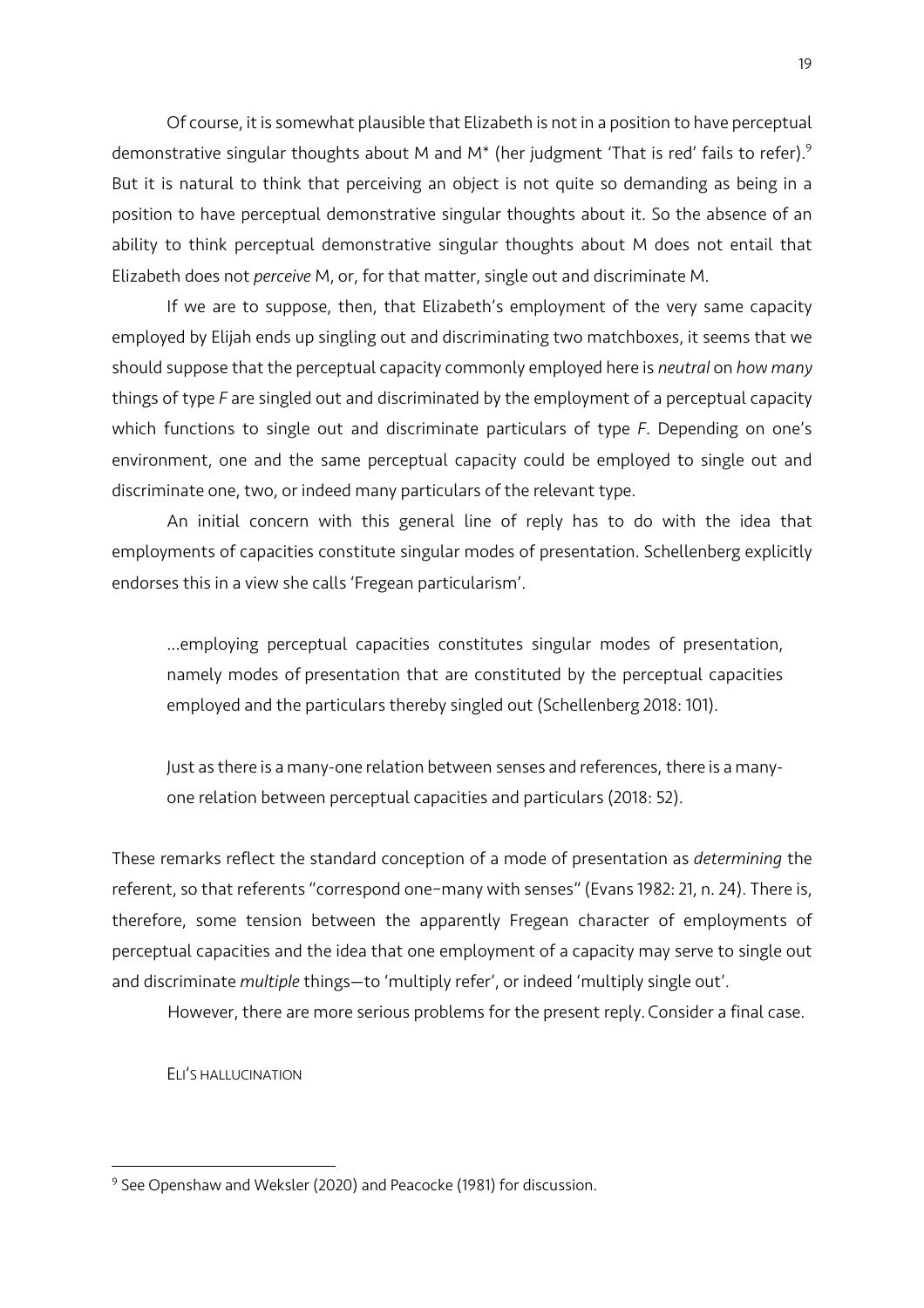Eli is experiencing a visual hallucination as of a red matchbox a few feet ahead of him. There is no such matchbox present. His experience is subjectively indistinguishable from the perceptual experience had by Elijah (and, therefore, by Elizabeth).

It is said to be part of the attraction of the three-level framework for analysing perceptual states that it can consider cases of hallucination like Eli's as having the same content *type* as Elijah (and, therefore, Elizabeth). And, remember, the content type of a perceptual experience is entirely determined by the perceptual capacities employed (Schellenberg 2018: 59–60; 114ff). This analysis of 'content type' is one of the key explanatory benefits of CAPACITISM.

Yet, for this very reason, there is a substantial consideration against the claim that the perceptual capacity commonly employed by Elizabeth and Elijah is *neutral* on how many things of such-and-such a type would be singled out and discriminated by an employment of that perceptual capacity. For if it were neutral, then since perceptual capacities determine content type, the content type must itself be neutral as to how many things of such-and-such a type one perceives. But this is entirely wrong: the face value content of Eli's experience has it that there is one matchbox several feet ahead of him, not that there might be *any number* of matchboxes several feet ahead of him. This is why Eli is, plausibly, justified in believing that he is seeing one red matchbox in front of him, but is *not*, in the same, non-inferential way, justified in believing that he is seeing *at least one* matchbox. And while Elizabeth's attempt to have singular thoughts of the form *That matchbox is red* are presumably unsuccessful, those attempts are at least justified in the same sense as Eli's. The same cannot be said for any perceptual-demonstrative thought she tries to think (perhaps even successfully) of the form *Those matchboxes are red* (assuming she has not been informed of the setup).

In sum, then, the defender of CAPACITISM ought not to claim that the perceptual capacity commonly employed by Elijah, Eli, and Elizabeth is neutral on how many things of such-andsuch a type it is the function of the capacity to single out and discriminate. It is an important consequence of the epistemic benefits of perceptual experience that Elijah can know, simply by taking his perceptual experience at face value—and not by making any sort of inference that there is just *one* matchbox he is seeing.

#### G. Elizabeth employs one capacity *twice*, successfully singling out M and M\*, respectively

A final way to escape some of the problems discussed under the previous sub-section is to *maintain* Fregean particularism by suggesting that, in ANSCOMBE'S MATCHBOXES, Elizabeth employs her perceptual capacity to single out and discriminate a matchbox *twice*. There would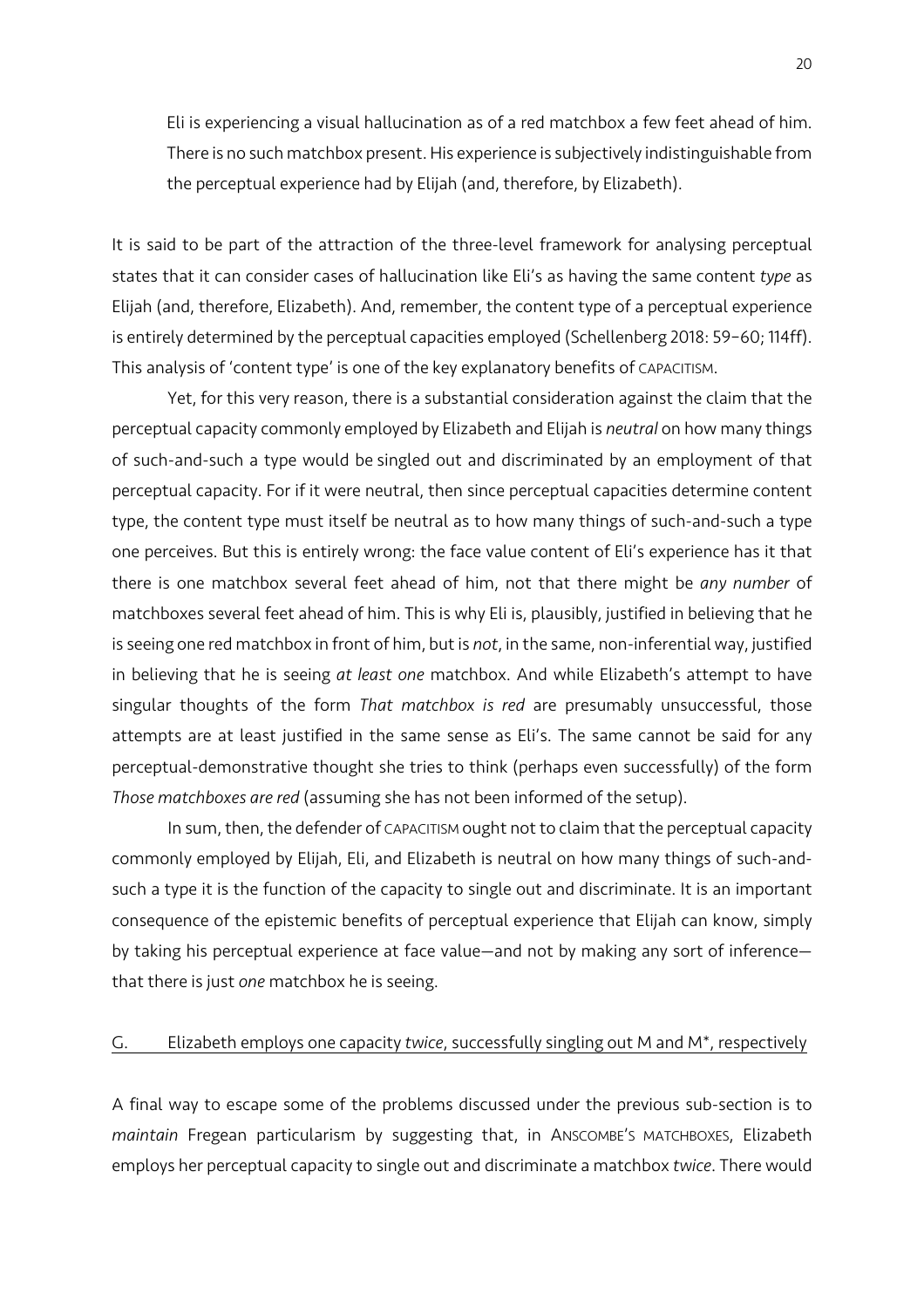then be *two* token perceptual modes of presentation of the same type, one of which would single out and discriminate M, the other of which would single out and discriminate M\*.

Unfortunately, the first burden faced by this line of reply is that it seems to again introduce an *ad hoc* disanalogy between Elizabeth and Elijah in their respective cases. Recall that, for the defender of CAPACITISM, the primary benefit of theorising about perception in terms of perceptual capacities is supposedly that it allows us to mark out three levels of analysis (§1). (L1) and (L2) are meant to be equivalent in subjects whose perceptual experience has the same phenomenal character. As they are described, the only respects in which ANSCOMBE'S MATCHBOXES and ELIJAH'S MATCHBOX differ pertain to (L3), the environmental context in which the subjects find themselves. While this level affects the token singular contents of these subjects' perceptual experience, it is not supposed to affect *which* nor—presumably—*how many*  employments of perceptual capacities there are.

A further problem concerns ELI'S HALLUCINATION. How many employments of the perceptual capacity to single out and discriminate a matchbox are there in ELI'S HALLUCINATION? CAPACITISM was supposed to give us the resources to understand how there could be a level of content which was a 'common factor' present in both ELIJAH'S MATCHBOX and ELI'S HALLUCINATION. This common content, in virtue of which their perceptual experience has the same phenomenal character, is said to be constituted by their employing the same perceptual capacity (Schellenberg 2018: 153). Where Elijah does so successfully, Eli does so baselessly. But if Eli is identical to Elijah with respect to the number of employments of perceptual capacities (namely one), why not Elizabeth? And, if indeed she is, she therefore lacks the multiple employments of the relevant perceptual capacity which the present reply advocates her as having.

An apparent way out is to *index* employments of (person-level) perceptual capacities to eyes, and say that all three protagonists employ a capacity to single out and discriminate a matchbox *twice*, once through each eye. In this way, there is no *ad hoc* difference between the protagonists, and there is no issue concerning how many employments are there in Eli's case. All of the protagonists employ the same capacity twice, once through each eye, and the difference between them concerns whether and which objects are thereby singled out and discriminated. Eli employs the capacity twice, once through each eye, but baselessly. Elijah employs the capacity twice, once through each eye, but each employment singles out and discriminates the same matchbox. Elizabeth employs the capacity twice, once through each eye, and each employment singles out and discriminates a different matchbox (M and M\*). So, Eli sees no matchbox, Elijah sees one matchbox (as one), and Elizabeth sees two matchboxes (as one, i.e. she undergoes an illusion concerning the number of matchboxes she sees).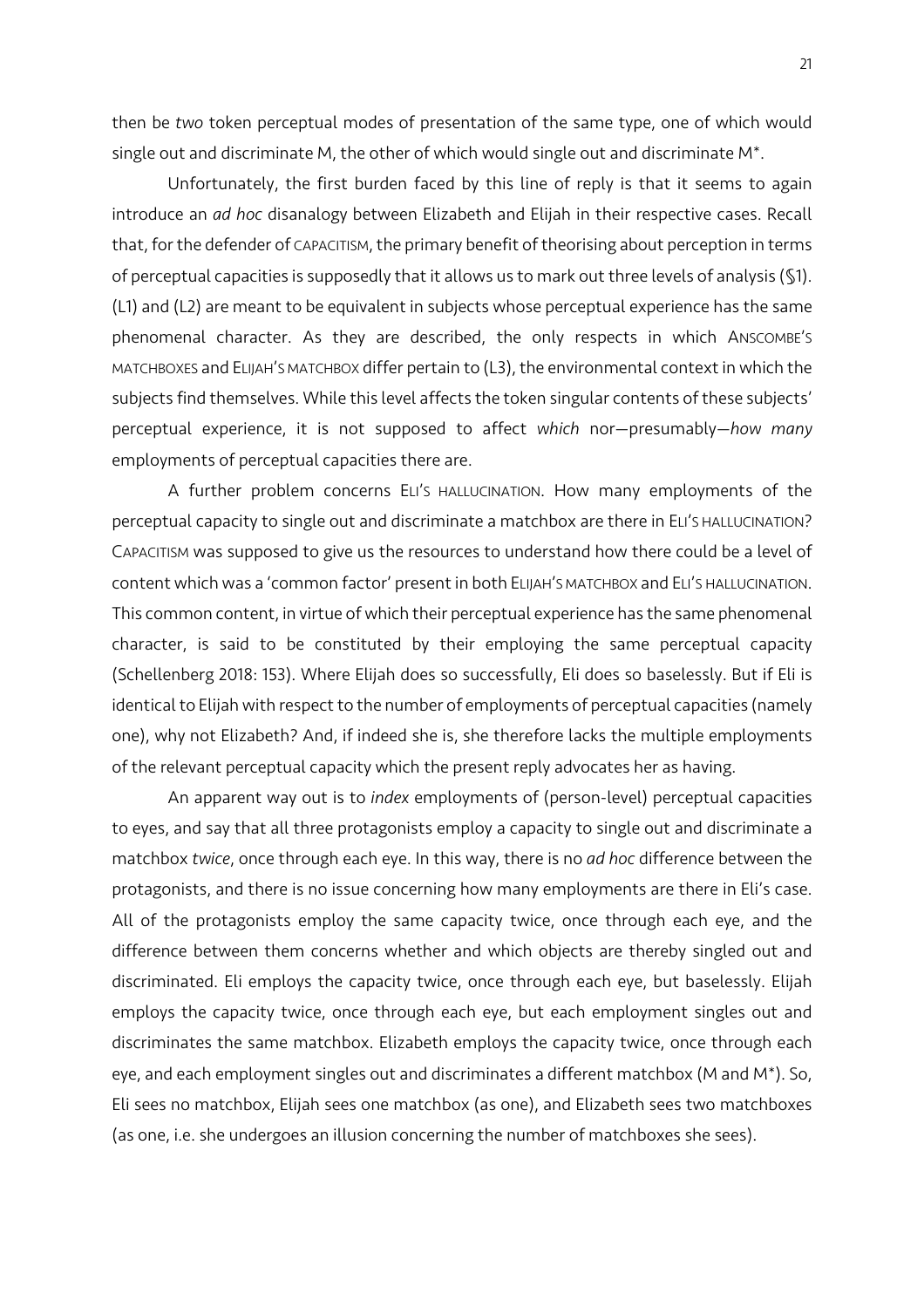A problem with this proposal is that our visual perceptual experience (when both eyes are open) is 'cyclopean', meaning that the information coming from the two eyes is fused in a specific way, resulting in a 'cyclopean' phenomenal character. Put a pencil on the desk close to you (10cm) and pointing away from you. Look at it once while closing the right eye and once while closing the left eye. You'll notice that the pencil's apparent orientation relative to you is a bit different in each case. Furthermore, parts of the pencil that are invisible through one eye may be visible through the other, and vice versa. Now open both of your eyes and look at the pencil. You'll experience some sort of a 'compromise' between the experience you had with each eye. In ideal cases (where binocular vision works optimally), the orientation of the pencil should be a sort of 'average' between the two orientations. <sup>10</sup> Similarly for the visible and invisible parts of the pencil. This means that, when both eyes are open, and binocular vision works optimally, singling out and discriminating orientation and pencil-parts through one eye sometimes does not determine the phenomenal character of the experience. For example, in certain conditions, the subject discriminates and singles out orientation O and pencil part P, through the left eye, but the phenomenal character of experience does not involve O and P. This is a problem since according to CAPACITISM, if a subject employs a (person-level) capacity to single out and discriminate O and P then the subject should have an experience as of O and as of P, but in this case she doesn't have such an experience. The upshot is that a capacitist cannot index employment of capacities to individual eyes, when both eyes are open.

# 6 Conclusion: The disunified future of perceptual capacitism

We have explored and raised concerns for all of the natural ways in which an advocate of capacitism who adopts Schellenberg's unified explanatory framework might respond to ANSCOMBE'S MATCHBOXES, which looks to be a counterexample to their core thesis that perceiving a particular is constitutively a matter of employing a perceptual capacity that functions to single out and discriminate particulars of that type. §5 argued that it is unclear how a capacitist could *accommodate* the claim that Elizabeth perceives matchbox M, or matchbox M\*. §4 argued, on the other hand, that it is unclear how a capacitist could give a convincing account of what Elizabeth *is* perceiving, if not M, M\*, and their associated property instances.

Let us now cast an eye towards positive ways in which the core capacitist thesis may be developed in light of our discussion. How could a defender of the idea that to perceive a particular is to successfully employ perceptual capacities with respect to it accommodate the

 $10$  This is not true when one eye is dominant. In that case the argument below can simply be applied to the non-dominant eye.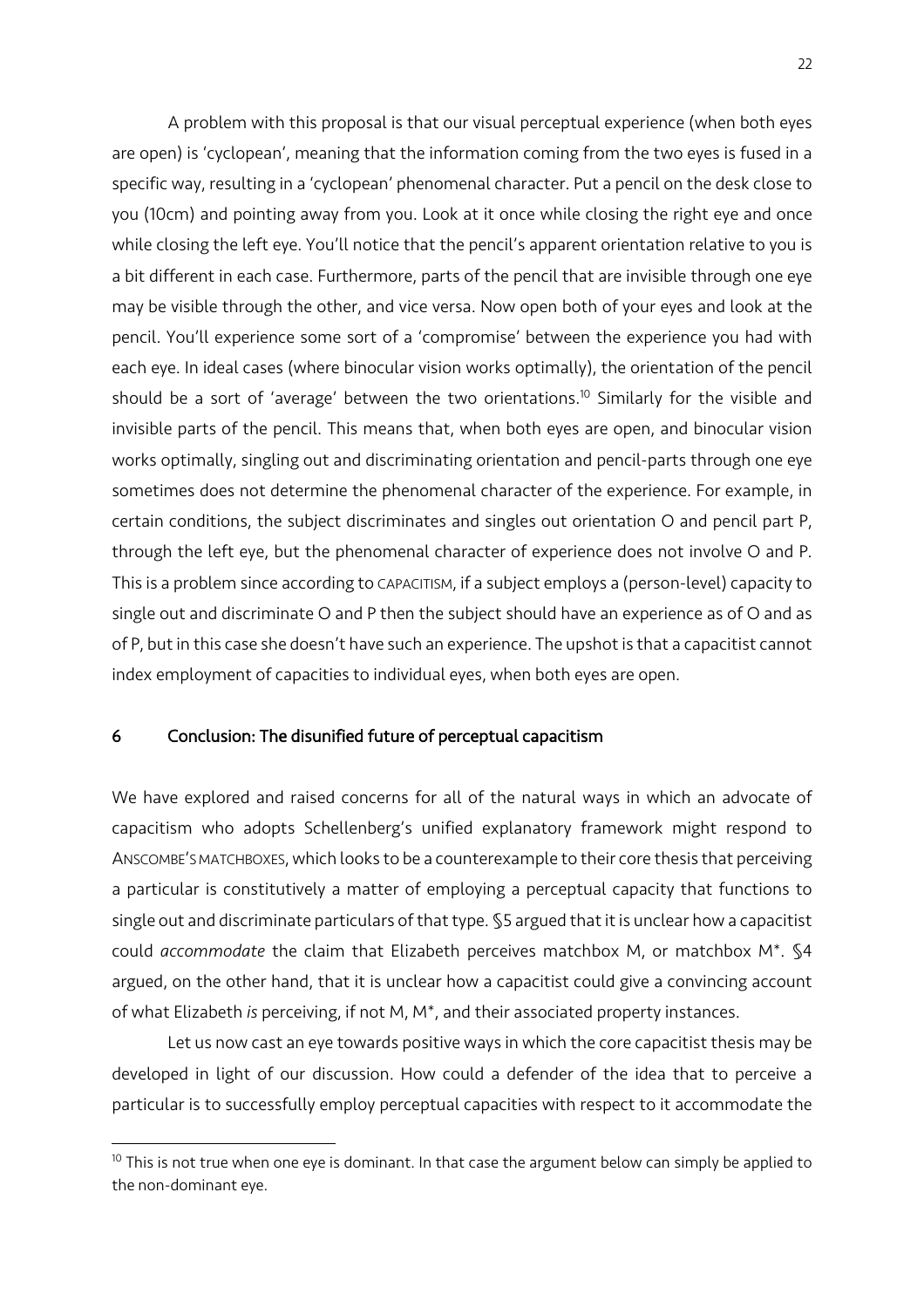claim that Elizabeth sees M and M\*? How could it be maintained that there is some perceptual capacity which Elizabeth employs so as to succeed in perceptually referring to M and to  $M^*$ ?

It is important to remember at this point that the original case presented in favour of capacitism rested on answering such questions in such a way as to underpin a grand, unified explanatory framework (§1). In other words, the basic notion of employing a perceptual capacity must culminate in a unified analysis of three major aspects of perception: consciousness, content, and epistemic force. Our paper's first conclusion is that the right treatment of ANSCOMBE'S MATCHBOXES demands *disunification*: it is not possible to provide a satisfying response to that case while maintaining as ambitious an analysis as that which Schellenberg (2018, *inter alia*) takes to be available. In other words, any satisfying response to the case we have presented here must reduce the explanatory scope of perceptual capacities to some degree or other. The question now becomes: what is the best way to disunify perceptual capacitism? How much explanatory ground must the perceptual capacitist concede? Our second conclusion, for which we will now argue, is that capacitists should embrace a *disjunctivist* account of perceptual capacities.

A different way, discussed in Reply (B), is to disunify by embracing the idea that subpersonal perceptual capacities carry perceptual epistemic force which in no way surfaces at the personal levels of perceptual consciousness and intentionality. As we emphasised in §4 (and in discussing Reply (E), too), it is highly counterintuitive to deny that being in a position to know via perception alone that there are *F*s requires *perceiving F*s. To accept such counterintuitive implications looks like *ad hoc* overreaction to our case. As Millar has put it:

an ability to tell by looking [that] […] an F is present is relational in this sense: it is constitutive of its exercise that it puts one in cognitive contact with Fs and with the fact that they are Fs (2008: 335).

This provides reason for exploring other disunification strategies which do not have counterintuitive implications. And, indeed, Millar's (2008) discussion of disjunctivist perceptual-recognitional abilities provides some degree of illumination here (though we do not hereby agree with Millar's discussion as a whole).

We think the preferred strategy going forward must be to individuate the framework's explanatory tools in a more externalist manner. We can explain Elizabeth's perceptual success in terms of perceptual capacities so long as we are not constrained by having to use that same explanation to account for apparent dimensions of phenomenal or content-type *sameness* (*inter alia)* in our three protagonists. Consider, for example, the following kind of story (told in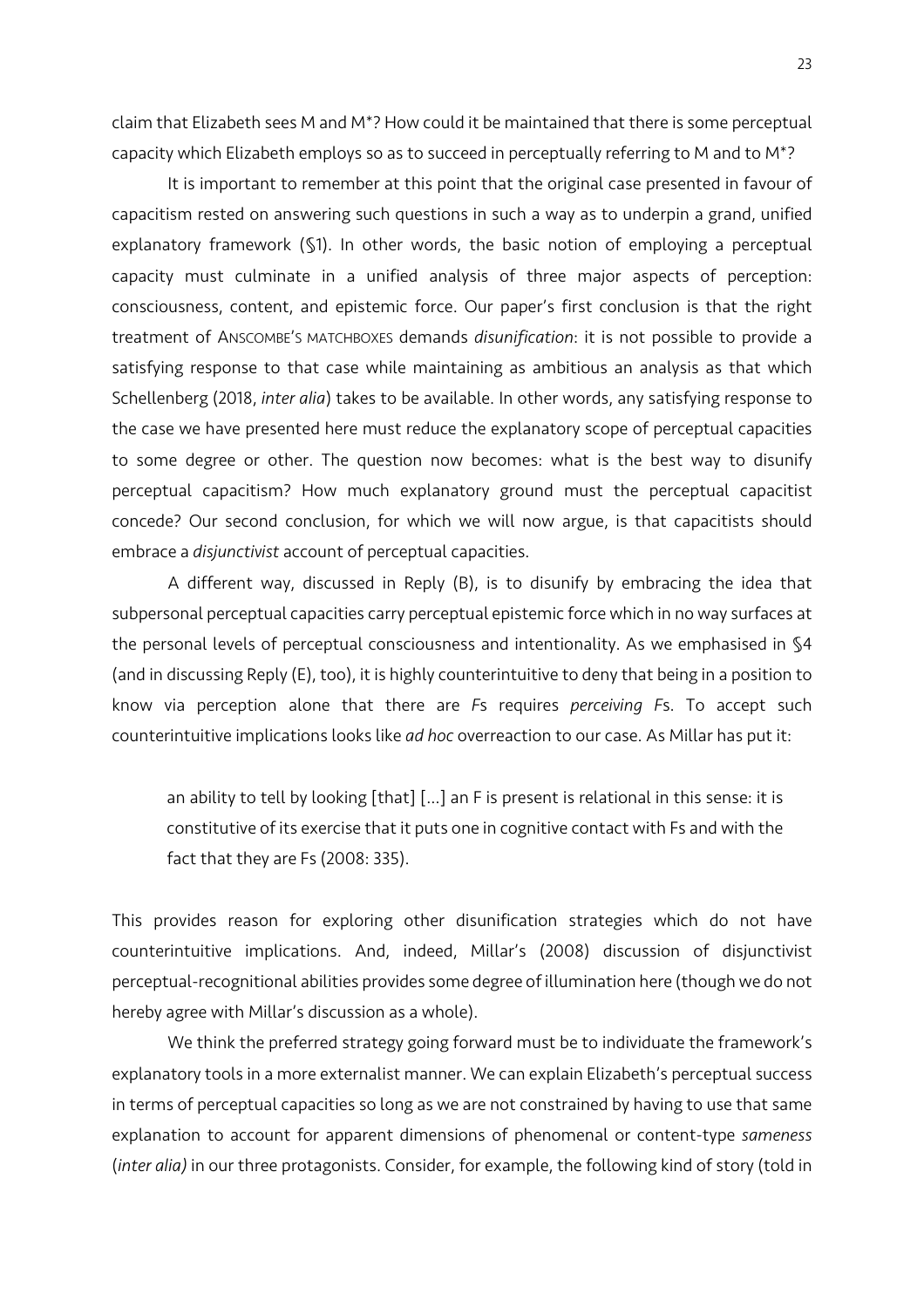terms of capacities to perceptually refer rather than 'single out and discriminate' for neutrality concerning what perceptual capacities are capacities for doing (§1) and whether Elizabeth is capable of 'discriminating' M and M\* in Schellenberg's (2018) sense).

ENVIRONMENT-DEPENDENCE VIEW: In their everyday lives, Elijah and Elizabeth share the same suite of capacities to perceptually refer. But, *given the environmental differences in the cases we described*, they *employ* distinct capacities. Whereas Elijah employs the capacity to perceptually refer to a single matchbox through binocular vision, Elizabeth employs the capacity to perceptually refer to two matchboxes. To draw an analogy, Henry doesn't lose the capacity to tell by looking whether there is a barn in front of him as soon as he enters Fake Barn County (Goldman 1976). But, though he retains the capacity, he is unable to *employ* it in Fake Barn County. Our story need not be that his capacity is an 'internal' one to form justified beliefs about the presence of barns which can be employed whichever county he is in. We can say that the possibility of employing his capacity to tell by looking whether there is a barn in front of him is "indexed to suitable environments" (Millar 2008: 335). Likewise, we *should* say that Elizabeth's environment allows her to employ the capacity to perceptually refer to two matchboxes. It does not, despite what she is disposed to believe, allow her to employ the capacity to perceptually refer to one matchbox. There is a difference between Elijah and Elizabeth, and it is a difference at the level of which capacities they are in a position to employ.

It might help to draw an analogy with other, more mundane applications of the concept of a capacity. Take my capacity to strike a golf ball (in the usual way). It would be unnatural to analyse this as an environment-independent capacity to move my body in such-and-such a way, so that it may be employed whether I am hitting thin air when I practice my swing in the office or hitting two balls by accident at the driving range. What I have a capacity to do is to execute a particular action in a way which is equally dependent on my *environment* being appropriately arranged. To accidentally strike two balls is either to fail to execute the capacity or, perhaps, to execute a distinct capacity I didn't know I had. There is no useful notion of a skill or capacity to be picked out by 'factoring through' to something I could employ all the same no matter how my environment happened to be arranged.<sup>11</sup> And perceiving is no different. Which perceptual capacities I employ is not totally indifferent to the demands made by my environment in order that its myriad elements be perceived. We should think of the ability to strike a golf ball, or the capacity to perceive two matchboxes à la ANSCOMBE'S MATCHBOXES, as an environmentdependent capacity. In this light, it is perfectly natural to conclude that, due to her peculiar environment, Elizabeth's success in seeing M and  $M^*$  is attributable to the exercise of a

 $11$  It has, of course, been argued that such capacities make for poor explanations (Williamson 2000).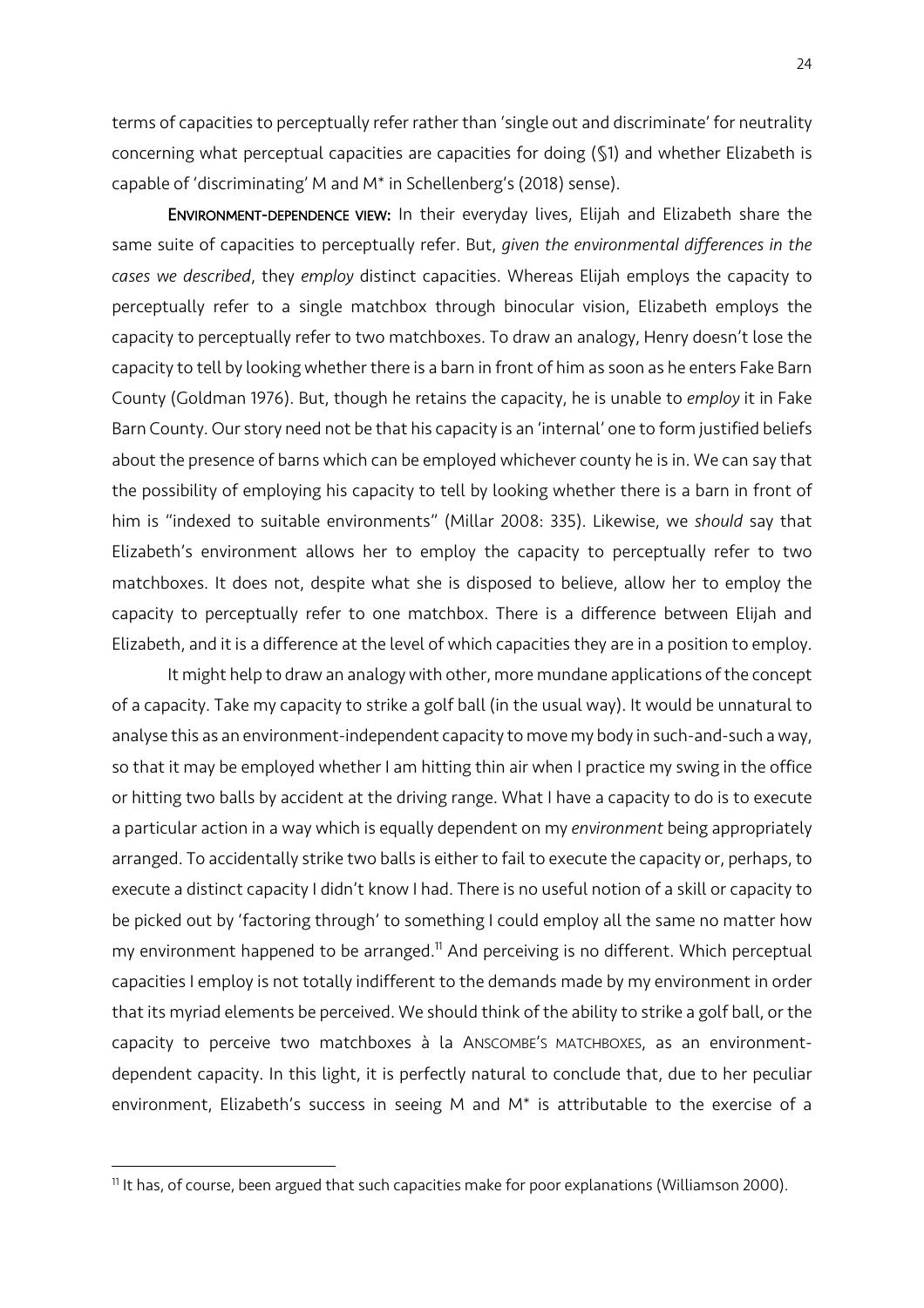perceptual capacity distinct from Elijah's. It is a capacity we seldom have need for, but, as ANSCOMBE'S MATCHBOXES shows, it is nevertheless one that all binocular perceivers have.

Like any disunification strategy, this proposal must concede some explanatory power to the version of capacitism advertised by Schellenberg (2018) (and which we have argued here is a chimera). Since this proposal rejects the need for Schellenberg's second level of analysis, in which capacities determine an explanatorily significant level of 'content type' regardless of the context in which they are employed, there is no need to distinguish between a level of 'content type' and 'token content' for the purposes of explaining perceptual phenomena. The concession that comes along with this, we take it, is that employments of perceptual capacities no longer fully explain what Schellenberg calls 'phenomenal evidence'. On her view, (L2), the level of capacities employed irrespective of the subject's environment, suffices for a kind of perceptual justification. In particular, it suffices for the justification of certain perceptually based general (i.e., not singular) judgments (Schellenberg 2018: 189). And there is one particular such judgment which we may wish to say Elizabeth, Elijah, and Eli are all equally justified in forming, namely that there is *exactly one* matchbox in front of them. According to the strategy just proposed, we cannot explain this common fact about justification, or phenomenal evidence, in terms of their employing one and the same (numerically committal) capacity to single out and discriminate *one matchbox*. While the ENVIRONMENT-DEPENDENCE view can explain how Elizabeth is in a position to know via perception alone that there is at least one matchbox in front of her, for all that has been said it does not *on its own* provide the resources to explain how she is (if indeed she is) justified in judging that there is exactly one matchbox there.<sup>12</sup>

Nevertheless, other stories are available. The capacitist who adopts the ENVIRONMENT-DEPENDENCE VIEW need not deny that Elizabeth, Elijah, and Eli are all justified in forming the perceptual judgment that there is exactly one matchbox in front of them. They will just deny that the explanation of this common fact concerning justification derives from their employing the same internally-determined perceptual capacity. They might instead point to the identical phenomenal character of the subjects' experiences, perhaps along with the claim that in typical (or perhaps normal) circumstances, subjects of experiences with that phenomenal character are perceptually related to exactly one matchbox.<sup>13</sup>

<sup>12</sup> One strongly externalist option may be to deny that Elijah, Elizabeth and Eli *are* all equally justified in believing on the basis of their perceptual experience that there is exactly one matchbox in front of them (Williamson, forthcoming).

<sup>&</sup>lt;sup>13</sup> Disjunctivists have ways of accounting for phenomenal similarity across cases of perception, hallucination and illusion (e.g., Martin (2004); (2006)) which may be used to account for the phenomenal similarity among our three protagonists, given the ENVIRONMENT-DEPENDENCE view.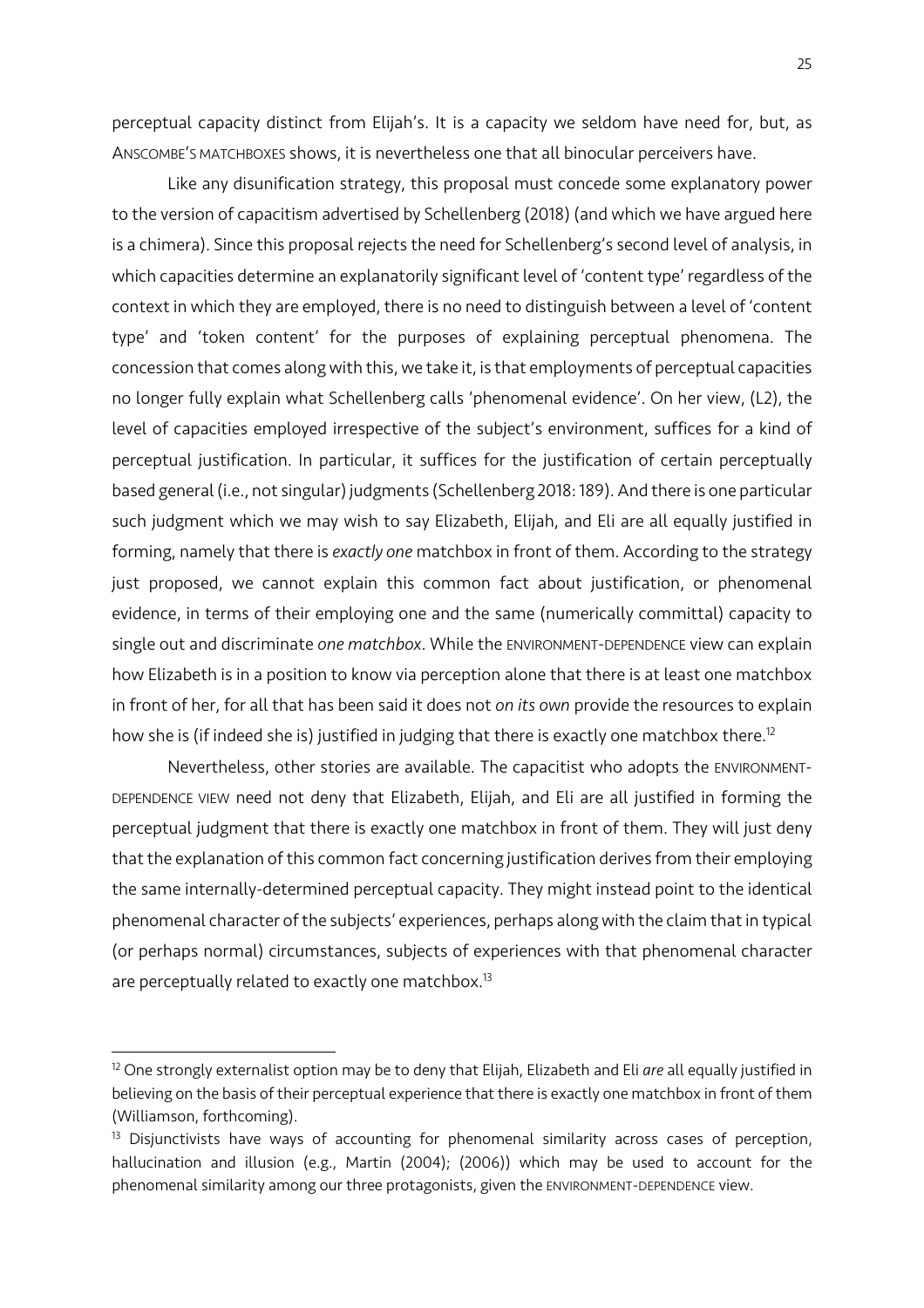Summing up, the general moral, according to the ENVIRONMENT-DEPENDENCE VIEW, is that capacitists cannot appeal to one and the same internally-determined perceptual capacity to both explain Elizabeth's perceptual success *and* the purported sameness in phenomenal character and phenomenal evidence across Elijah, Elizabeth, and Eli. If we wish to explain perceptual success in terms of X (e.g., employing perceptual capacities), we cannot also ask X (e.g., those same perceptual capacities) to determine a level of 'content type' which is preserved across our three protagonists. For, as soon as we do that, we lose our grip on how Elizabeth could be successful in perceptually referring to both M and M\*. What the ENVIRONMENT-DEPENDENCE VIEW denies is precisely that there is a common internal state across the cases involving Elijah, Elizabeth, and Eli which suffices to determine what the subject is perceptually representing. In short, the future we envisage for capacitism remains a form of representationalism about perceptual experience, but it is disjunctivist (i.e., non-commonfactor-ist) at least at the level of perceptual content.

According to Schellenberg, "capacitism is a common factor view of perception" and "is at its core non-disjunctivist" (2020: 717). We disagree.\*

#### References

Anscombe, G. E. M. 1974. 'Comments on Professor R. L. Gregory's paper', in S. C. Brown (ed.), *Philosophy of Psychology*. London: Macmillan. Reprinted in *The Collected Papers of G. E. M. Anscombe, Vol. 2.* Oxford: Blackwell, 1981.

Blake, R. 2001. 'A primer on binocular rivalry, including current controversies', *Brain and Mind* 2: 5– 38.

Burge, T. 2010. *Origins of Objectivity*. Oxford: Oxford University Press.

Burge, T. 2014. 'Reply to Block: Adaptation and the upper border of perception', *Philosophy and Phenomenological Research* 89(3): 573–583.

Cohen, J. 2002. 'The grand grand illusion illusion', *Journal of Consciousness Studies* 9(5/6): 141–157.

Cohen, J. 2019. 'Schellenberg on perceptual capacities', *Analysis* 79(4): 720–730.

Dretske, F. 1969. *Seeing and Knowing*. Chicago: University of Chicago Press.

Evans, G. 1982. *The Varieties of Reference*. Oxford: Clarendon Press.

Acknowledgements: The authors contributed equally to this paper. We would like to thank Eva Schmidt's reading group at the Technische Universität Dortmund for a helpful discussion of an early draft. The paper also benefited from the comments of Aliza Avraham, Jonathan Berg, Benjamin Henke, Arnon Keren, and Sam Lebens, thanks to the University of Haifa's work in progress seminar. Finally, we are very grateful to Susanna Schellenberg for discussing these ideas with us at an early stage of writing. This research was funded by the European Union's Horizon 2020 research and innovation programme under the Marie Skłodowska-Curie grant agreement No. 101032391, a Mind Association postdoctoral research studentship, and an Israel Science Foundation grant (project no. 715/20).